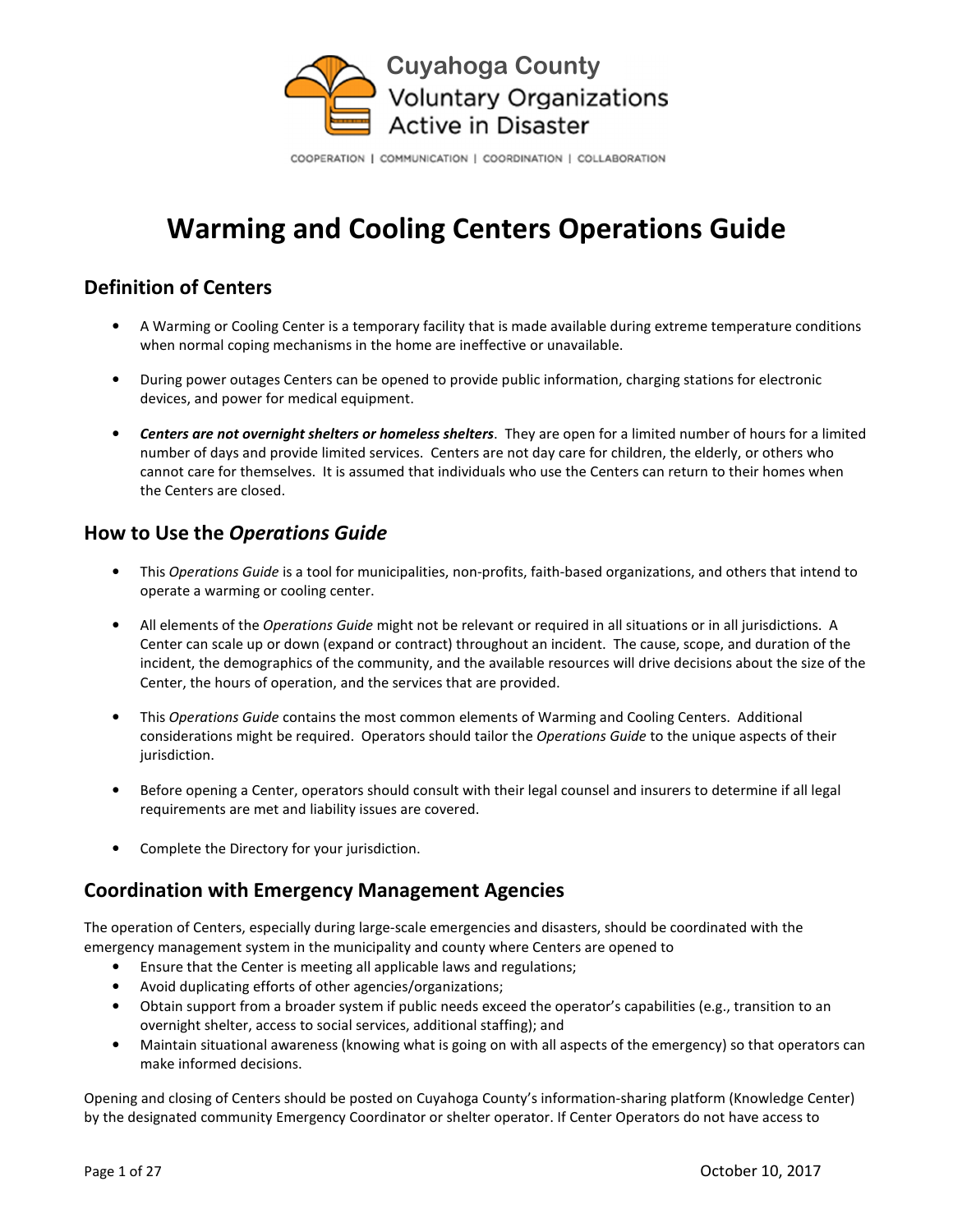Knowledge Center, they should notify the Cuyahoga County Office of Emergency Management to obtain username and password.

If a Center is to be part of a larger response, successful coordination with other parts of the response requires that operators be trained in the National Incident Management System (NIMS) and the Incident Command System (ICS). Free online training is provided by the Federal Emergency Management Agency (FEMA). ICS forms might be used in lieu of the forms provided in this Guide.

### Services

- Prior to opening Centers, operators should determine the services that the public will need and the operator's ability to meet them. Minimal needs include tables and chairs, television, charging stations, and information updates regarding the incident. Prolonged or particularly severe temperature conditions might require expanded services.
- If food is to be provided, consultation with the local health authorities is especially important before opening a Center. Pre-planning might be required to meet health regulations.
- Staff who are certified in psychological first aid, first aid, cardiopulmonary resuscitation (CPR), and automated external defibrillation (AED) should be available during operating hours. Medical services beyond first aid are not provided at Centers.
- Staff should be aware of how they can support individuals with functional needs. Service animals must be allowed to accompany their owners. The Center facility must be compliant with the Americans with Disabilities Act (ADA).
- Operators should be prepared to accommodate pets.

### Facilities

Facilities should be selected carefully to ensure that:

- Public transportation stations are nearby and available;
- Features are compliant with the Americans with Disabilities Act (ADA) (See www.ada.gov.);
- Safety hazards are mitigated;
- Roads to the facility are kept open;
- The facility is available for the duration of the incident;
- The space will accommodate the expected number of people;
- Kitchen facilities are available if food is to be served;
- The heating/ventilation/air conditioning system is operable or generators are available;
- Lavatory capacity is sufficient for the expected number of people;
- Number of electrical outlets is sufficient for charging stations and medical equipment;
- Refrigeration is available for medications; and
- Space is available for specialized purposes (e.g., first aid, play, quiet, pets).

### Staffing

- Centers can be operated by volunteers and/or employees of government agencies or non-governmental organizations (e.g., non-profit, faith-based, community).
- All staff members should receive the following training:
	- National Incident Management System: https://training.fema.gov/is/courseoverview.aspx?code=IS-700.a
	- Incident Command System: https://training.fema.gov/is/courseoverview.aspx?code=IS-100.b and https://training.fema.gov/is/courseoverview.aspx?code=IS-200.b
	- Including Individuals with Functional Needs: https://training.fema.gov/is/crslist.aspx?all=true
	- Psychological First Aid: http://www.nctsn.org/content/psychological-first-aid
	- First Aid/CPR/AED
	- Bloodborne Pathogens
	- Food Safety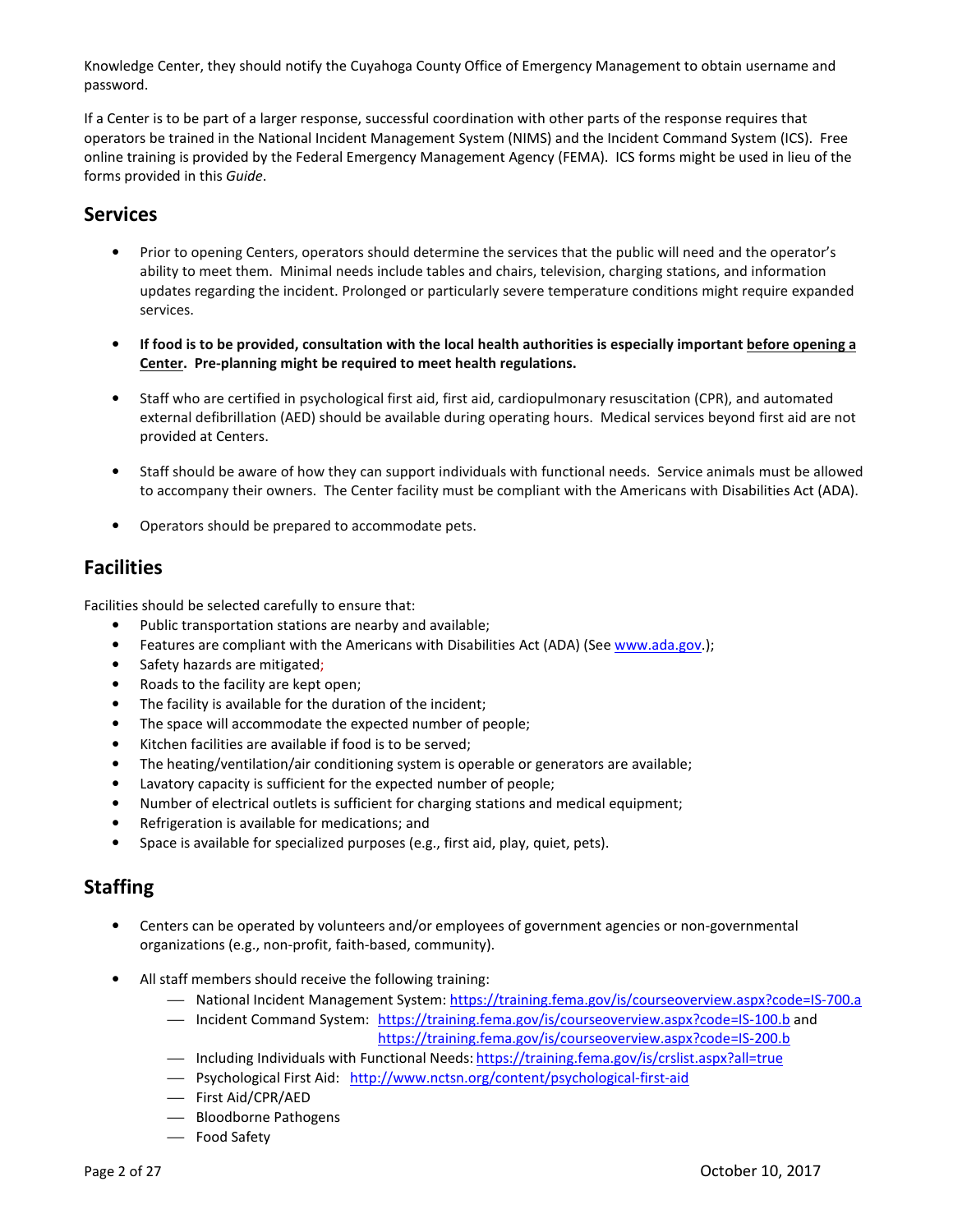• All staff members should receive Job Action Guides for the tasks they will perform (e.g., ensuring health and safety of all guests and staff; greeting guests; signing them in; orienting them to the Center; making them comfortable; assisting with charging of electronic devices; providing verified information about the emergency; assisting individuals with functional needs and accommodating diverse populations; assisting with pets; ensuring food safety; and maintaining records).

### When to Open a Center

The existence of several factors could lead to the opening of Centers:

- Wind chill (combination of temperature and wind speed) and heat index (combination of temperature and humidity) as indicated by the National Weather Service (NWS) in the following charts. Center operators will need to determine the levels that will trigger the opening of Centers in their jurisdiction;
- Power outages that render heating and cooling system inoperable; and
- Individuals without heating or cooling in their homes.

|              | <b>Heat Index</b><br>Temperature (°F) |    |    |     |     |     |     |     |     |     |     |         |     |     |     |     |     |
|--------------|---------------------------------------|----|----|-----|-----|-----|-----|-----|-----|-----|-----|---------|-----|-----|-----|-----|-----|
|              |                                       | 80 | 82 | 84  | 86  | 88  | 90  | 92  | 94  | 96  | 98  | 100     | 102 | 104 | 106 | 108 | 110 |
|              | 40                                    |    | 81 | 83  | 85  | 88  | 91  | 94  | 97  | 101 | 105 |         |     |     |     |     | 36  |
|              | 45                                    | 80 | 82 | 84  | 87  | 89  | 93  | 96  | 100 | 104 | 09  |         | 9   | 124 |     | 137 |     |
| Humidity (%) | 50                                    | 81 | 83 | 85  | 88  | 91  | 95  | 99  | 103 | 108 | з   | 8<br>11 | 124 | -3  | 37  |     |     |
|              | 55                                    | 81 | 84 | 86  | 89  | 93  | 97  | 101 | 106 | 2   |     | 124     | 130 | 137 |     |     |     |
|              | 60                                    | 82 | 84 | 88  | 91  | 95  | 100 | 105 | O   | 6   | 123 | 129     | 137 |     |     |     |     |
|              | 65                                    | 82 | 85 | 89  | 93  | 98  | 103 | 08  | 4   | 21  | 128 | 136     |     |     |     |     |     |
|              | 70                                    | 83 | 86 | 90  | 95  | 100 | 105 | 2   | 19  |     | 134 |         |     |     |     |     |     |
| Relative     | 75                                    | 84 | 88 | 92  | 97  | 103 | 09  | 6   | 124 | 132 |     |         |     |     |     |     |     |
|              | 80                                    | 84 | 89 | 94  | 100 | 106 | 3   | 121 | 129 |     |     |         |     |     |     |     |     |
|              | 85                                    | 85 | 90 | 96  | 102 | O   | 7   | 126 | 135 |     |     |         |     |     |     |     |     |
|              | 90                                    | 86 | 91 | 98  | 105 | 3   | 122 | 131 |     |     |     |         |     |     |     |     |     |
|              | 95                                    | 86 | 93 | 100 | 08  |     | 127 |     |     |     |     |         |     |     |     |     |     |
|              | 100                                   | 87 | 95 | 103 |     | 21  | 132 |     |     |     |     |         |     |     |     |     |     |

**NOAA's National Weather Service** 

Likelihood of Heat Disorders with Prolonged Exposure or Strenuous Activity

**Caution** Extreme Caution Danger Extreme Danger



|            |                                                                                                                                                                          |    |    |    |                 |          |                |        | Temperature (°F) |       |       |       |        |       |       |       |       |       |            |
|------------|--------------------------------------------------------------------------------------------------------------------------------------------------------------------------|----|----|----|-----------------|----------|----------------|--------|------------------|-------|-------|-------|--------|-------|-------|-------|-------|-------|------------|
|            | Calm                                                                                                                                                                     | 40 | 35 | 30 | 25              | 20       | 15             | 10     | 5                |       | -5    | -10   | $-1.5$ | -20   | -25   | -30   | -35   |       | $-40 - 45$ |
|            | 5                                                                                                                                                                        | 36 | 31 | 25 | 19 <sub>°</sub> | 13       | $\overline{7}$ |        | -5               | $-11$ | $-16$ | -22   | $-28$  | $-34$ | $-40$ | $-46$ | $-52$ | -57   | $-63$      |
|            | 10                                                                                                                                                                       | 34 | 27 | 21 | 15              | 9        | 3              | -4     | $-10$            | $-16$ | $-22$ | $-28$ | $-3.5$ | $-41$ | $-47$ | $-53$ | $-59$ | $-66$ | $-72$      |
|            | 15                                                                                                                                                                       | 32 | 25 | 19 | 13              | 6        | $\Omega$       | -7     | $-13$            | $-19$ | $-26$ | $-32$ | $-39$  | $-45$ | $-51$ | $-58$ | $-64$ | $-71$ | $-77$      |
|            | 20                                                                                                                                                                       | 30 | 24 | 17 | 11              | 4        | $-2$           | -9     | $-15$            | $-22$ | $-29$ | $-35$ | $-42$  | $-48$ | $-55$ | $-61$ | $-68$ | $-74$ | $-81$      |
|            | 25                                                                                                                                                                       | 29 | 23 | 16 | 9               | 3        | $-4$           | $-11$  | $-17/$           | $-24$ | $-31$ | $-37$ | $-44$  | $-51$ | $-58$ | $-64$ | $-71$ | $-78$ | $-84$      |
|            | 30                                                                                                                                                                       | 28 | 22 | 15 | 8               |          | -5             | $-12$  | -19              | $-26$ | $-33$ | $-39$ | $-46$  | $-53$ | $-60$ | $-67$ | $-73$ | $-80$ | $-87$      |
| Wind (mph) | 35                                                                                                                                                                       | 28 | 21 | 14 | 7               | $\Omega$ | $-7$           | $-14$  | $-21$            | $-27$ | $-34$ | $-41$ | $-4.8$ | -55   | $-62$ | $-69$ | $-76$ | -82   | $-89$      |
|            | 40                                                                                                                                                                       | 27 | 20 | 13 | 6               | $-1$     | -8             | $-15$  | $-22$            | $-29$ | $-36$ | $-43$ | $-50$  | $-57$ | $-64$ | $-71$ | $-78$ | $-84$ | -91        |
|            | 45                                                                                                                                                                       | 26 | 19 | 12 | 5               | $-2$     | $-9$           | $-16$  | $-23$            | $-30$ | $-37$ | $-44$ | $-51$  | $-58$ | $-65$ | $-72$ | $-79$ | -86   | $-93$      |
|            | 50                                                                                                                                                                       | 26 | 19 | 12 | 4               | $-3$     | $-10$          | $-17'$ | $-24$            | $-31$ | $-38$ | $-45$ | $-52$  | $-60$ | $-67$ | $-74$ | $-81$ | $-88$ | $-95$      |
|            | 55                                                                                                                                                                       | 25 | 18 | 11 | 4               | $-3$     | $-11$          | $-18$  | $-25$            | $-32$ | $-39$ | $-46$ | $-54$  | $-61$ | $-68$ | $-75$ | $-82$ | -89   | $-97$      |
|            | 60                                                                                                                                                                       | 25 | 17 | 10 | 3               | $-4$     | $-11$          | -19    | $-26$            | $-33$ | -40   | $-48$ | $-5.5$ | $-62$ | $-69$ | $-76$ | $-84$ | -91   | $-98$      |
|            | <b>Frostbite Times</b><br>10 minutes<br>5 minutes<br>30 minutes                                                                                                          |    |    |    |                 |          |                |        |                  |       |       |       |        |       |       |       |       |       |            |
|            | Wind Chill (°F) = 35.74 + 0.6215T - 35.75( $V^{0.16}$ ) + 0.4275T( $V^{0.16}$ )<br>Where, $T = Air Temperature$ (°F) $V = Wind Speed (moh)$<br><b>Effective 11/01/01</b> |    |    |    |                 |          |                |        |                  |       |       |       |        |       |       |       |       |       |            |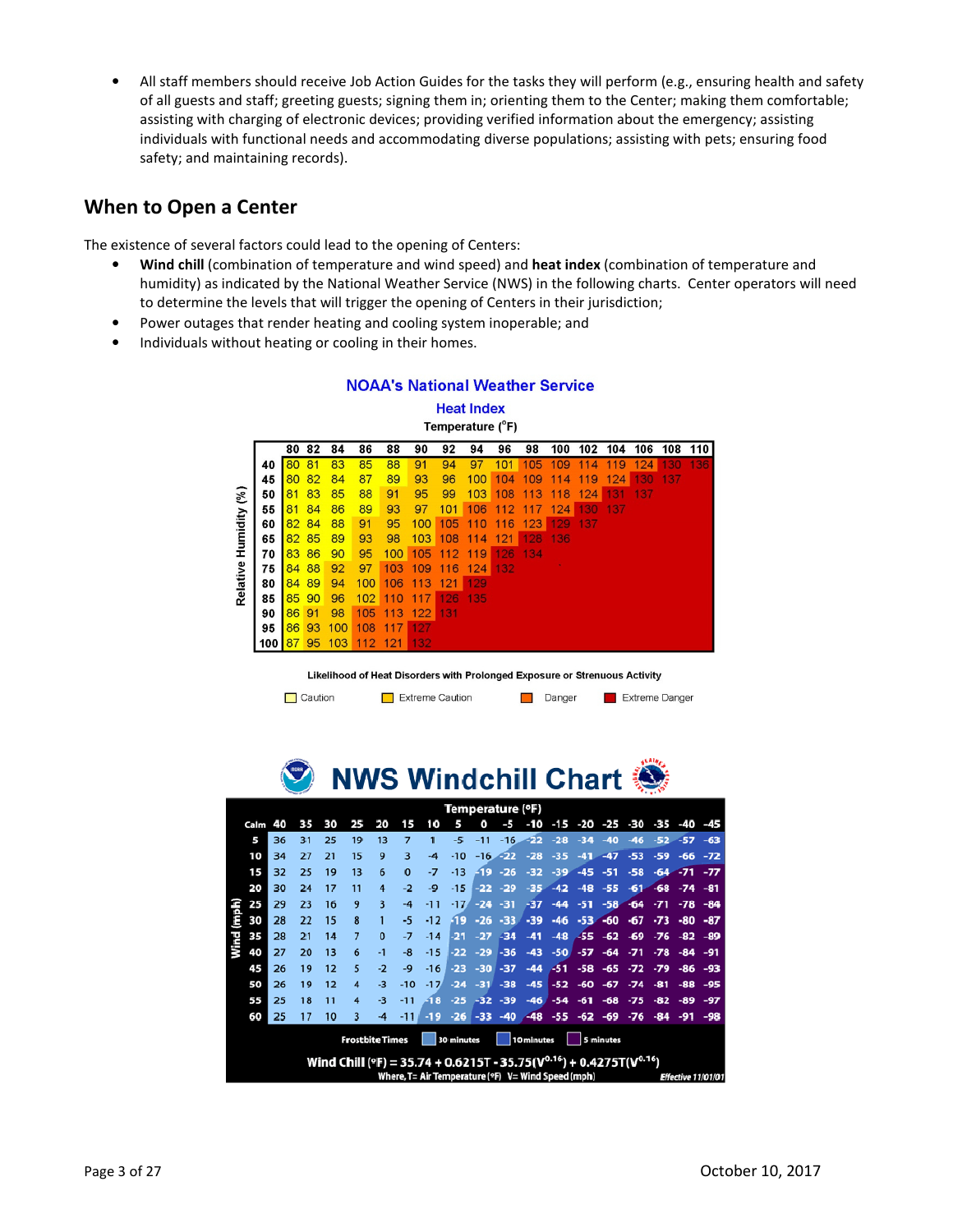### Transitioning to a Shelter

A Center is designed for non-continuous (non-24/7) operation. If a heat or cold-related emergency persists or is predicted to persist beyond the operational hours of the Center, and it is not safe for individuals to return to their homes, a shelter might need to be opened.

Before an emergency occurs, Center operators should discuss the logistical and legal considerations involved in operating a shelter with their legal counsel and the American Red Cross. Options are as follows:

- 1. Shelter operated by the American Red Cross;
- 2. Shelter operated jointly by the American Red Cross and another agency or organization;
- 3. Shelter operated by an agency or organization and supported by the American Red Cross; or
- 4. Shelter operated by an agency or organization without American Red Cross involvement.

If a shelter is being considered, Center registration personnel should poll the Center guests to determine who will be able to return to their homes safely and who will require overnight sheltering.

If a shelter is required and Center operators have chosen to employ model 1 or 2 above, the Center operator should contact the American Red Cross.

If the operators have chosen model 3 or 4, they should activate their shelter plan.

Sheltering is beyond the scope of this Guide, so if Center operators have chosen to employ model 3 or 4 above, they will need to write a separate sheltering plan that begins with the decision to open a shelter.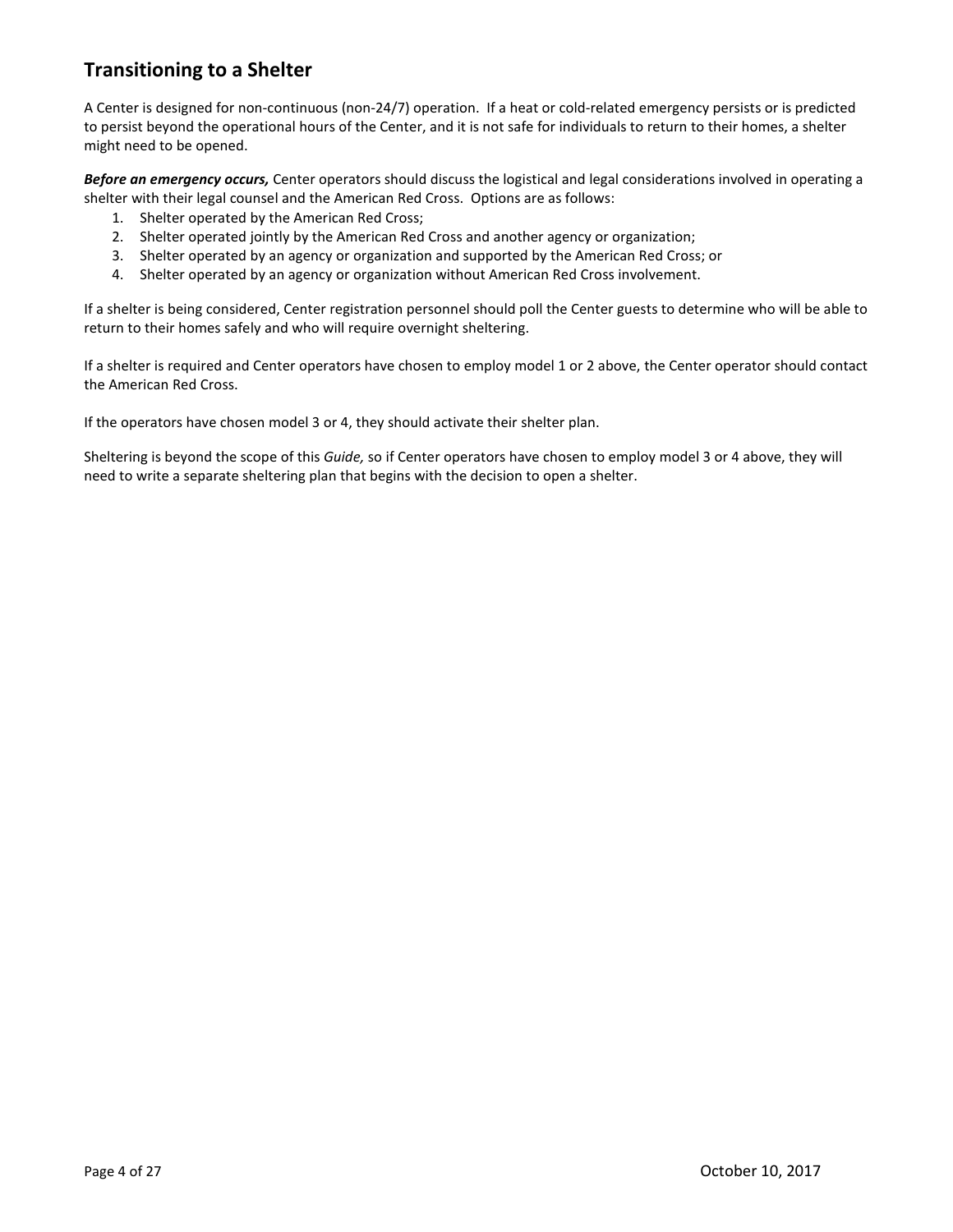## Warming & Cooling Center Checklist

### Before an Incident

### 1 | Educate the public.

 $\Box$  Identify outreach opportunities.

- $\Box$  Consider all segments of the population (e.g., individuals with functional needs, pets)
- $\Box$  Determine information to be disseminated (e.g., prevention of heat and cold illnesses)
- $\square$  Develop pre-scripted social media/mass notification messaging.
- $\Box$  Secure printed materials in languages prevalent in the community.
- $\Box$  Train presenters if presenting to groups.
- D Disseminate information.

### 2 Determine triggers for opening and closing Centers.

 $\Box$  Heat Index

- **D** Wind Chill
- **D** Power Outages
- $\Box$  Anticipate the need for shelter operations. Review your shelter plans and/or consult with the American Red Cross for shelter guidance.

### 3 Determine methods of notifying the public of Center availability.

- Mass notification system (phone, email, text, door-to-door, public access television, radio, television, social media)
- $\Box$  Notification methods for individuals who are blind or who have low vision and individuals who are deaf or hard of hearing.
- $\Box$  Public Information Officer (PIO) to handle media inquiries.

### 4 Determine transportation service needs.

- $\Box$  For individuals with disabilities and access and functional needs (e.g., wheelchairs, service animals)
- $\Box$  For individuals who are not near public transportation or the Center is not near public transportation
- $\Box$  For individuals who rely on public transportation that may not be operating an emergency

| 5                                                        | Determine potential facilities and establish Memorandum of Understanding (MOU) with<br>owners.                                      |                                                                                                                                                                                                                                    |  |  |  |  |  |
|----------------------------------------------------------|-------------------------------------------------------------------------------------------------------------------------------------|------------------------------------------------------------------------------------------------------------------------------------------------------------------------------------------------------------------------------------|--|--|--|--|--|
| $\Box$<br>$\Box$<br>$\Box$<br>$\Box$<br>$\Box$<br>$\Box$ | Near public transportation<br>Adequate capacity<br>Easy to find<br>Ample, free parking<br>ADA-compliant<br>Intact HVAC<br>Generator | Ample electrical outlets<br>п<br>Lavatories<br>l.<br>Large common area<br>ш<br>Rooms for specialized purposes (e.g., first aid, play)<br>□<br>Accommodations for pets<br>□<br>Health authorities consulted about food service<br>П |  |  |  |  |  |
| 6                                                        | Determine personnel.                                                                                                                |                                                                                                                                                                                                                                    |  |  |  |  |  |
| $\Box$                                                   | Center Manager                                                                                                                      | ⊓<br>Safety Officer                                                                                                                                                                                                                |  |  |  |  |  |
|                                                          |                                                                                                                                     | Volunteer Manager                                                                                                                                                                                                                  |  |  |  |  |  |
| $\Box$                                                   | <b>Registration Workers</b>                                                                                                         |                                                                                                                                                                                                                                    |  |  |  |  |  |
| $\Box$                                                   | Disaster Animal Response Team                                                                                                       | Interpreters                                                                                                                                                                                                                       |  |  |  |  |  |
| П                                                        | <b>Health Authorities</b>                                                                                                           | First Aid/CPR/AED Providers<br>ш                                                                                                                                                                                                   |  |  |  |  |  |
| П                                                        | Custodians                                                                                                                          | <b>Food Servers</b>                                                                                                                                                                                                                |  |  |  |  |  |
| $\Box$                                                   | Fire Inspector                                                                                                                      | Parking Lot Attendants                                                                                                                                                                                                             |  |  |  |  |  |

 $\Box$  PIO

 $\Box$  Security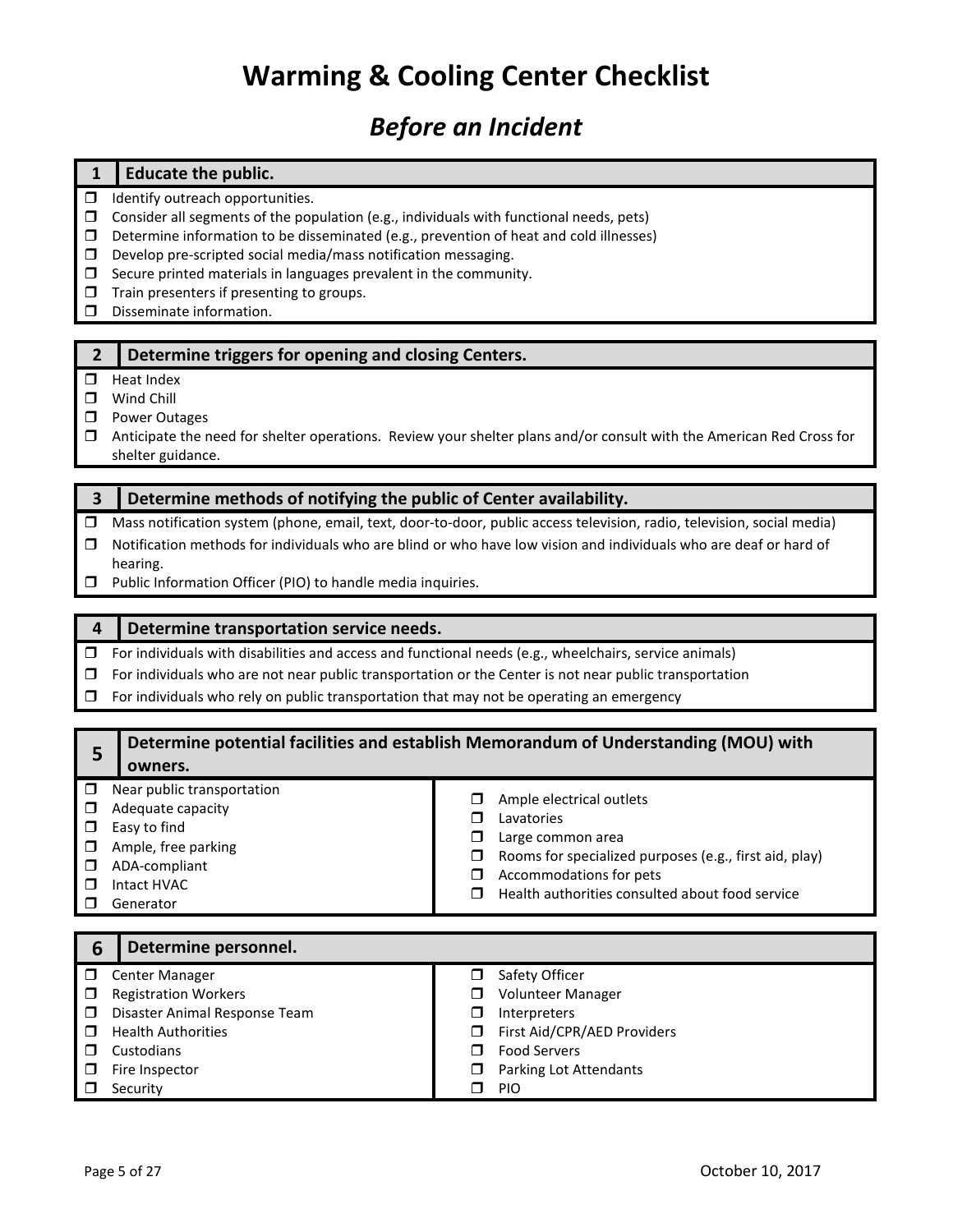#### 7 Determine equipment, supplies, and forms. Store at facilities, if possible. **Office** Tables/Chairs  $\square$  Television  $\Box$  Battery-powered Radio Weather Radio  $\Box$  Small Refrigerator for Medications Forms  $\Box$  Office Supplies Radios (Communications) **D** Batteries  $\Box$  Surge Protectors **D** Fire Extinguisher **D** Flashlights  $\Box$  Signage  $\Box$  Staff Identification (vests, shirts, badges) Registration and Common Area Tables/Chairs  $\Box$  Registration Forms  $\square$  Pens **Hand Sanitizer D** Waste Containers  $\Box$  Charging Stations Dining Tables/Chairs  $\Box$  Table covers **D** Plates, Cups, Napkins, Utensils **D** Food Service Gloves **D** Cooler, Ice **D** Food Thermometer Information **Bulletin Board/Pushpins** □ Easel/Newsprint/Markers First Aid □ First Aid Kit/AED **D** Personal Protective Equipment **D** Cots/Blankets Entertainment Area **T** Television/DVD Player Play Area Pet Area (To be supplied by owner)  $\square$  Registration Forms/ID tags Crates, leashes, muzzles  $\square$  Food/water with bowls  $\square$  Disposable pads/cleaning supplies □ Litter Boxes/Litter Indoor Signage/Tape  $\Box$  Registration **Hours of Operation** □ Rules of Conduct **D** Common Area D Dining Area **I** Information Area Entertainment/Play Area **T** Emergency Exits **D** Evacuation Plan **D** Lavatories Outdoor Signage/Tape  $\Box$  Street signs D Door signs Forms □ Media Release Templates D Directory  $\Box$  Registration Ground Rules □ Staff Check-In/Out □ Resource Check-in/Out □ Resource Request  $\Box$  Staff Hours Tracking **T** Expense Tracking  $\Box$  Inventory Injury/Illness Report  $\Box$  Safety and Security Incident Report □ Activity Log **Job Action Guides U** Work Schedule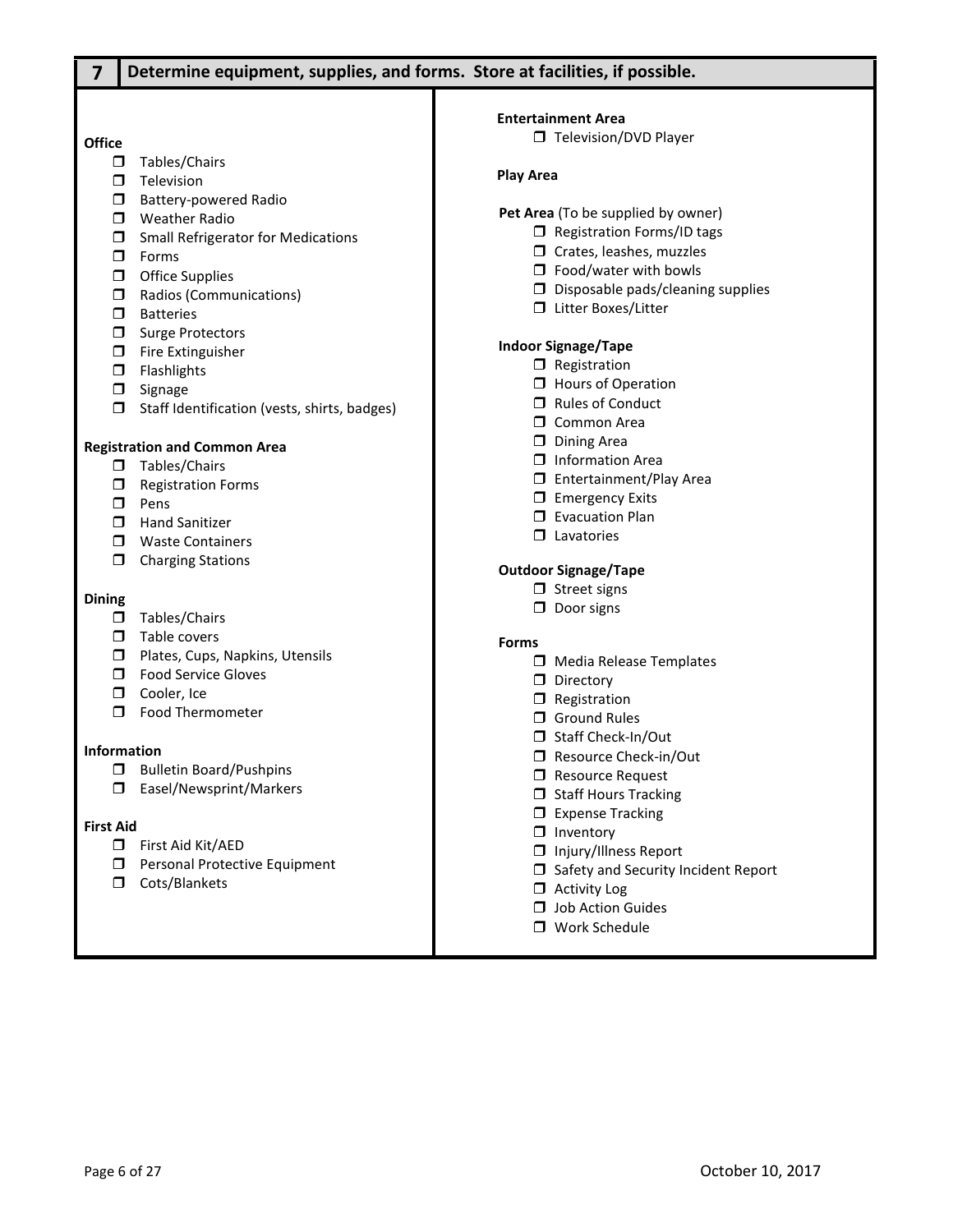### 8 Determine policies and procedures.

- $\Box$  Who will authorize the opening and operation of the Center?
- Will assistance be required from the American Red Cross or other organizations?
- $\Box$  How will the Center be financed?
- $\square$  Does the facility and operator of the Center have appropriate insurance?
- □ Will personnel be paid, volunteer, or both?
- $\Box$  How will personnel be vetted and credentialed?
- $\Box$  What will the hours of operation be?
- Will registration be required?
- $\Box$  What will the scope of service be (e.g., seniors only)?
- $\Box$  How will registered sex offenders be accommodated?
- $\Box$  What is the policy for unaccompanied minors?
- □ Will food, snacks, beverages be served?
- $\Box$  How will food, snacks, and beverages be procured?
- $\Box$  How will media requests to visit the Center be handled?
- $\Box$  How will you handle offers of donated food and other goods?
- $\Box$  Where will pets be housed? Another area of Center facility or a different facility?
- $\Box$  How will pets be housed? (Service animals must be permitted to remain with owners.)
- $\Box$  Will emotional support animals be permitted in the Center?
- $\Box$  Animals cannot have fleas and must have up-to-date rabies vaccination.
- $\Box$  No toys, books, stuffed animals due to possibility of pest infestations (e.g., bed bugs).
- What will the Rules of Conduct be?
	- Guests must check in and out.
	- $\Box$  Respect people, personal property, and privacy. No weapons, alcohol, illegal drugs, matches, or tobacco use.
	- $\Box$  No photographs may be taken.
	- $\Box$  Media must be accompanied by the Center Manager
	- $\Box$  News updates and emergency information will be posted at a designated location within the Center.
	- $\square$  Prescription and over-the-counter drugs in original containers only
	- $\square$  Service animals permitted in Center. Pets/therapy animals in Pet Area only.
	- $\Box$  Children must be supervised at all times.
	- $\Box$  Keep items off of the floor to prevent trips and falls and for wheelchair accessibility.
	- $\Box$  Guests are responsible for their own valuables.
	- $\Box$  Center is not liable for loss or damage to personal vehicles or property.
	- $\Box$  Appropriate dress, including shirts and shoes, required at all times.
	- $\Box$  Share electrical outlets and charging stations.
	- $\Box$  Wash hands frequently, especially after using the lavatory and before handling food.
	- $\Box$  Management reserves the right to remove individuals from the Center for non-compliance with conduct rules.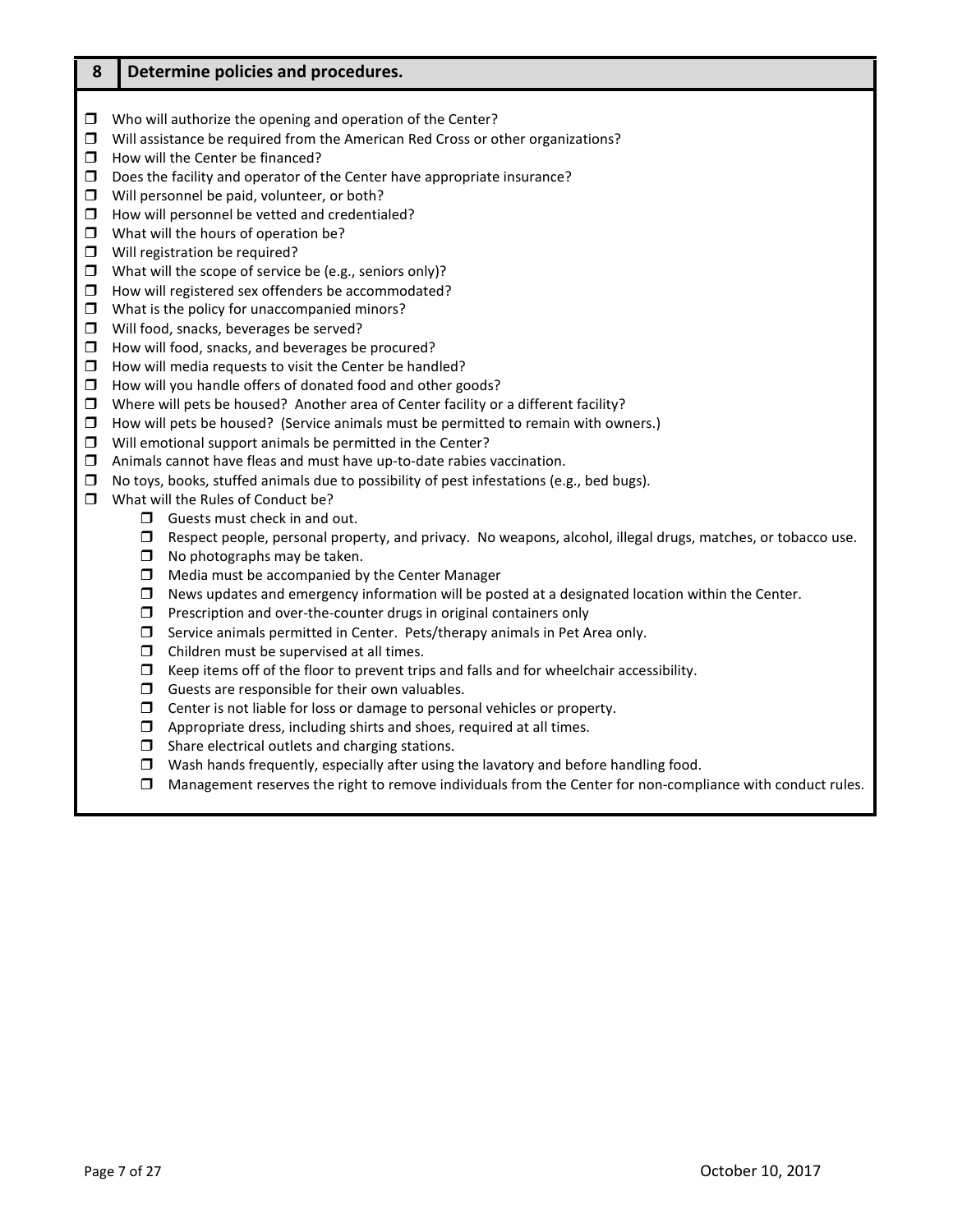## During an Incident

### 9 Initial Assessment

- Consult National Weather Service and the NOAA for information.
- $\Box$  Temperatures to be expected?
- $\Box$  Do expected temperatures meet criteria?
- $\square$  Expected duration of the incident?
- $\Box$  Number of calls from the public?
- $\Box$  Number of people to expect at the Center?
- D Demographics of expected population (e.g., functional needs, pets)?
- $\square$  Services that will be needed?

### 10 Activation

 $\Box$  Receive authorization to open Center from appropriate person in municipality/organization.

- $\Box$  Select facility.
- $\Box$  Receive agreement from facility and activate MOU, if applicable.
- $\Box$  Activate paid and volunteer staff. Emphasize no self-deployment.
- $\Box$  Move equipment and supplies to facility if not already staged there.
- $\Box$  Notify the following entities that a Center is being activated. (Refer to Directory for contact information.)
	- $\Box$  Law enforcement of potential traffic increase and need for security
	- $\Box$  Fire inspector
	- $\Box$  Health authorities
	- $\Box$  Office of Emergency Management (City and County)
	- **D** American Red Cross
	- $\Box$  United Way 2-1-1 Provide the following information:
		- $\Box$  Your organization's name
			- $\Box$  Street address and travel instructions, such as nearest intersection
		- $\square$  Phone number
		- $\Box$  Is the facility accessible for individuals with functional needs?
		- $\square$  Services available
		- $\Box$  Items that guests should bring
		- **D** Hours open
		- $\Box$  Who qualifies
		- $\Box$  Fees
		- $\Box$  Required documents
		- $\Box$  How to access (walk in?)
- $\Box$  Determine a transportation plan.

### 11 Set Up

- Set up separate areas Registration, Common, Dining, Information, Entertainment, Play, Quiet, Pets
- $\square$  Determine off-limits areas.
- $\Box$  Post indoor signage. Outdoor signage should be posted just prior to opening.
- $\Box$  Inspect facility. Note existing damage. Mitigate hazards.
- **D** Brief staff. Provide Job Action Guides.
- $\square$  Ensure all staff are assigned and trained according to their capabilities.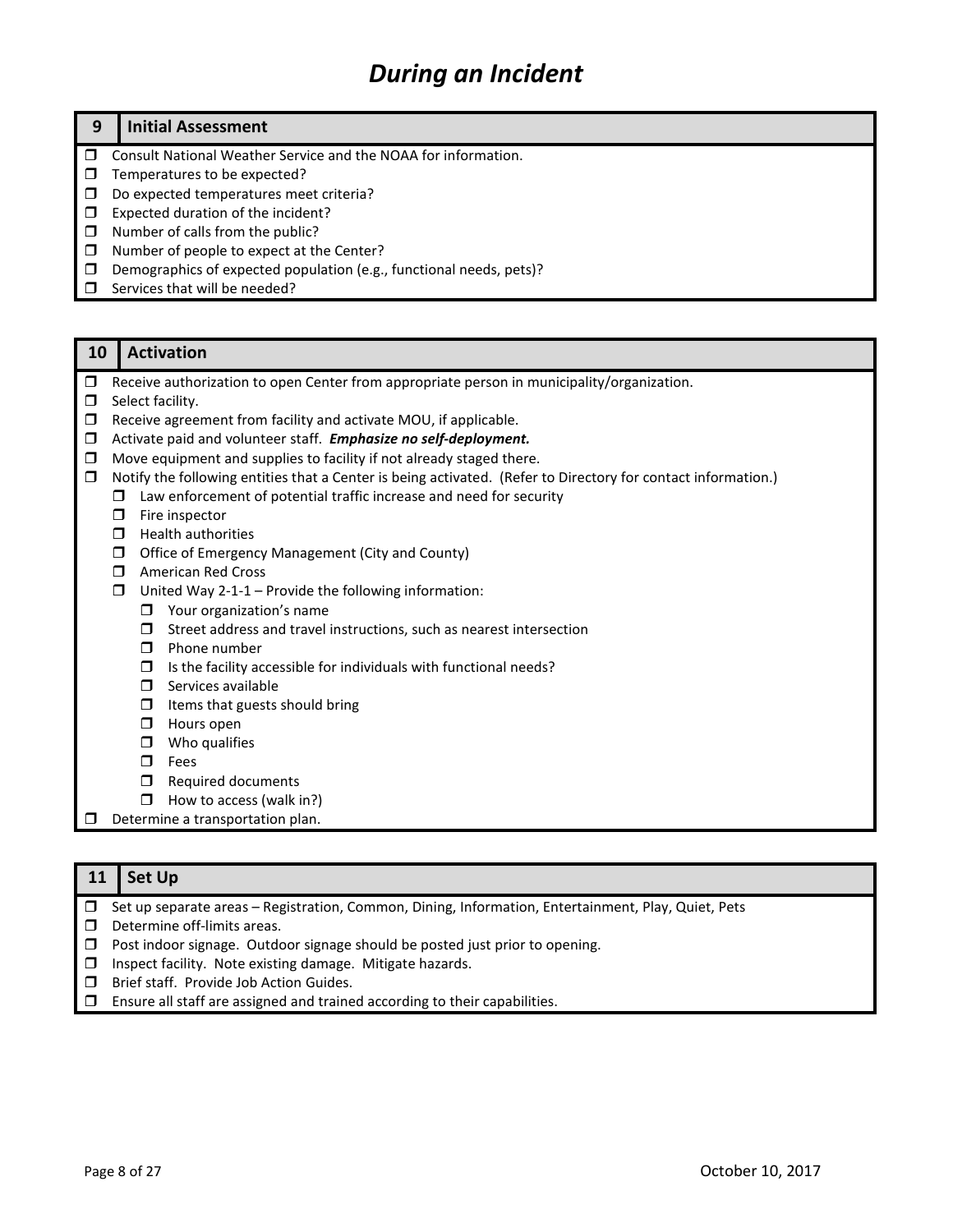### 12 | Notification

- $\Box$  When Center is operational, notify:
	- Cuyahoga County Office of Emergency Management Knowledge Center
	- **D** American Red Cross
	- $\Box$  United Way 2-1-1
	- $\Box$  Public through mass notification systems, media/social media, internet sites
- $\Box$  Use templates to craft your message.
- $\Box$  Include location, dates, and hours of operation of Center.
- $\Box$  Inform public of transportation options.
- $\Box$  Explain provisions for pets.
- $\Box$  Provide safety information.

### 13 | Ongoing Operation

- $\Box$  Mitigate health and safety hazards. Ask everyone to report unsafe conditions.
- $\Box$  Document all staff hours and expenses.
- $\Box$  Establish shift and break schedules.
- $\square$  Ensure that no one works past the maximum number of hours.
- $\Box$  Ensure that there are never fewer than two workers per shift.
- $\square$  Ensure that an activity log is maintained (i.e., document all unusual circumstances on the designated form).
- $\Box$  Ensure that reports are completed for each incident of illness or injury to staff and guests.
- $\Box$  Ensure that guests check in and out whenever they enter or leave the premises.
- $\Box$  Determine at Registration if guests have special dietary needs.
- $\square$  Ensure snacks and water are available at all times.
- $\Box$  Determine when meals will be served, source of the meals, and food to be served. Consider special dietary needs.
- $\Box$  Transport guests to and from the Center according to transportation plan.
- $\Box$  Provide first aid by qualified individuals.
- $\Box$  Assist guests with functional needs.
- $\Box$  Ensure that food preparation and service areas comply with health department regulations.
- $\Box$  Refer donors to Center Manager. Consult with health authorities regarding donated food.
- $\Box$  Ensure sanitary conditions in all areas.
- □ Report daily census to Cuyahoga County Office of Emergency Management.
- $\Box$  Begin planning for next operational period.
- $\Box$  Talk to guests to ensure that their needs are being met.
- $\Box$  Monitor need for scaling up, scaling down, and demobilizing.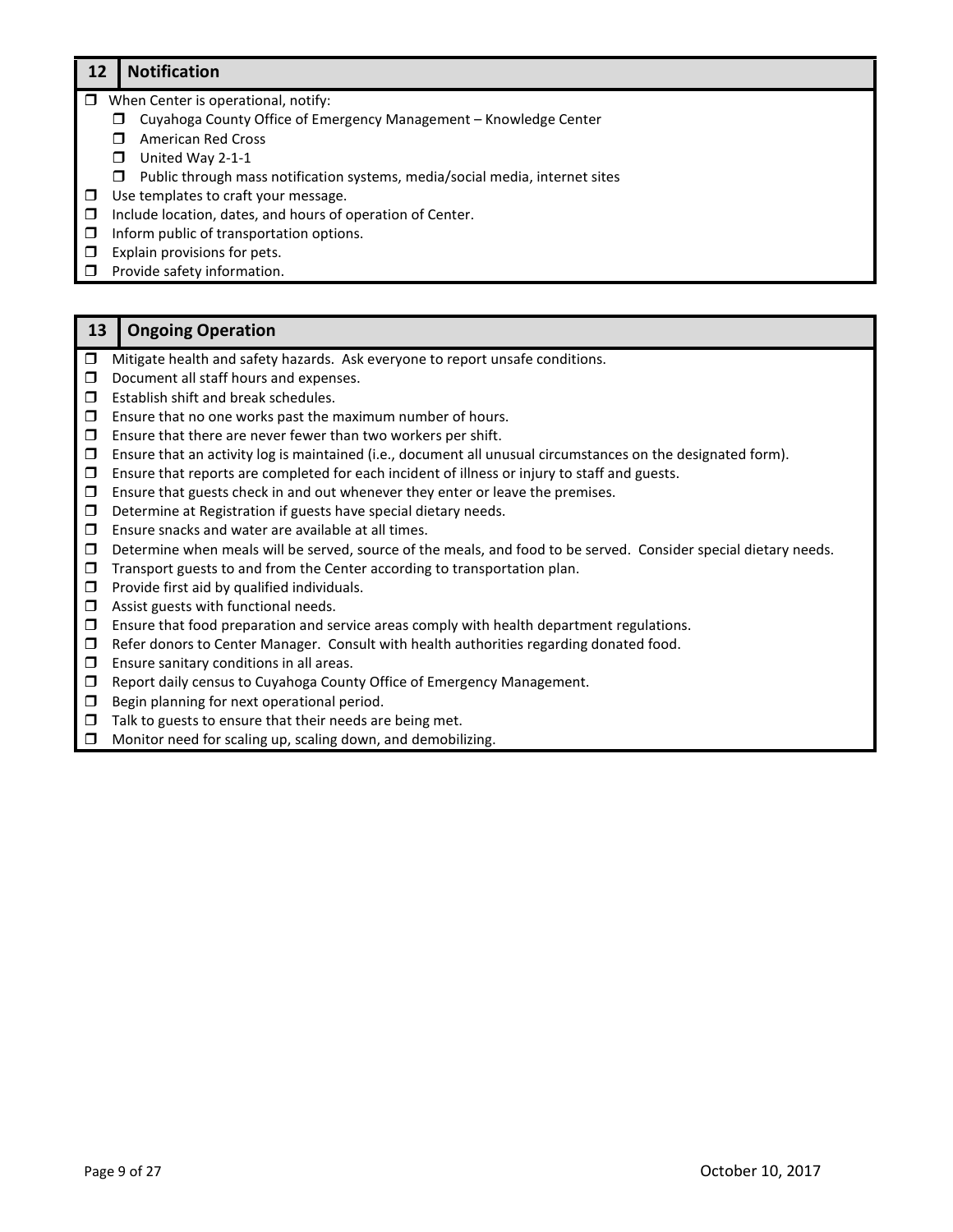| 14     | <b>Closing</b>                                                                                                   |  |  |  |  |  |  |
|--------|------------------------------------------------------------------------------------------------------------------|--|--|--|--|--|--|
| $\Box$ | Give 24-hour notice of Center closing.                                                                           |  |  |  |  |  |  |
| $\Box$ | Notify                                                                                                           |  |  |  |  |  |  |
|        | <b>Employees and Volunteers</b><br>$\Box$                                                                        |  |  |  |  |  |  |
|        | Guests<br>$\Box$                                                                                                 |  |  |  |  |  |  |
|        | Offices of Emergency Management (County, Municipality)                                                           |  |  |  |  |  |  |
|        | United Way 2-1-1<br>$\Box$                                                                                       |  |  |  |  |  |  |
|        | <b>American Red Cross</b><br>$\Box$                                                                              |  |  |  |  |  |  |
|        | Media/social media, internet sites<br>$\Box$                                                                     |  |  |  |  |  |  |
|        | Law Enforcement<br>$\Box$                                                                                        |  |  |  |  |  |  |
|        | Fire Inspector<br>□                                                                                              |  |  |  |  |  |  |
|        | <b>Health Authorities</b>                                                                                        |  |  |  |  |  |  |
| $\Box$ | Ensure that all guests have transportation to their residence.                                                   |  |  |  |  |  |  |
| $\Box$ | Remove outdoor signage at closing time.                                                                          |  |  |  |  |  |  |
| $\Box$ | Ensure equipment is clean and in good working order before storing.                                              |  |  |  |  |  |  |
| $\Box$ | Repair or replace damaged equipment and/or signage.                                                              |  |  |  |  |  |  |
| $\Box$ | Replenish expended supplies.                                                                                     |  |  |  |  |  |  |
| $\Box$ | Ensure that facility is returned to its pre-activation condition or better.                                      |  |  |  |  |  |  |
| $\Box$ | Inspect facility with owner and document concerns.                                                               |  |  |  |  |  |  |
| $\Box$ | Debrief staff and guests.                                                                                        |  |  |  |  |  |  |
| $\Box$ | Collect and file paperwork (registration, check-in/out, activity logs, tracking sheets, injury/illness reports). |  |  |  |  |  |  |

## After an Incident

### 15 Follow up

- $\Box$  Conduct an after-action meeting to include all paid and volunteer staff.
- Determine successes, shortfalls, and suggestions for improvement.
- $\Box$  Write an Improvement Plan with individuals assigned to accomplish objectives.
- $\Box$  Assign an individual to ensure that suggested improvements are implemented.
- $\Box$  Put new procedures into place for the next Center as needed.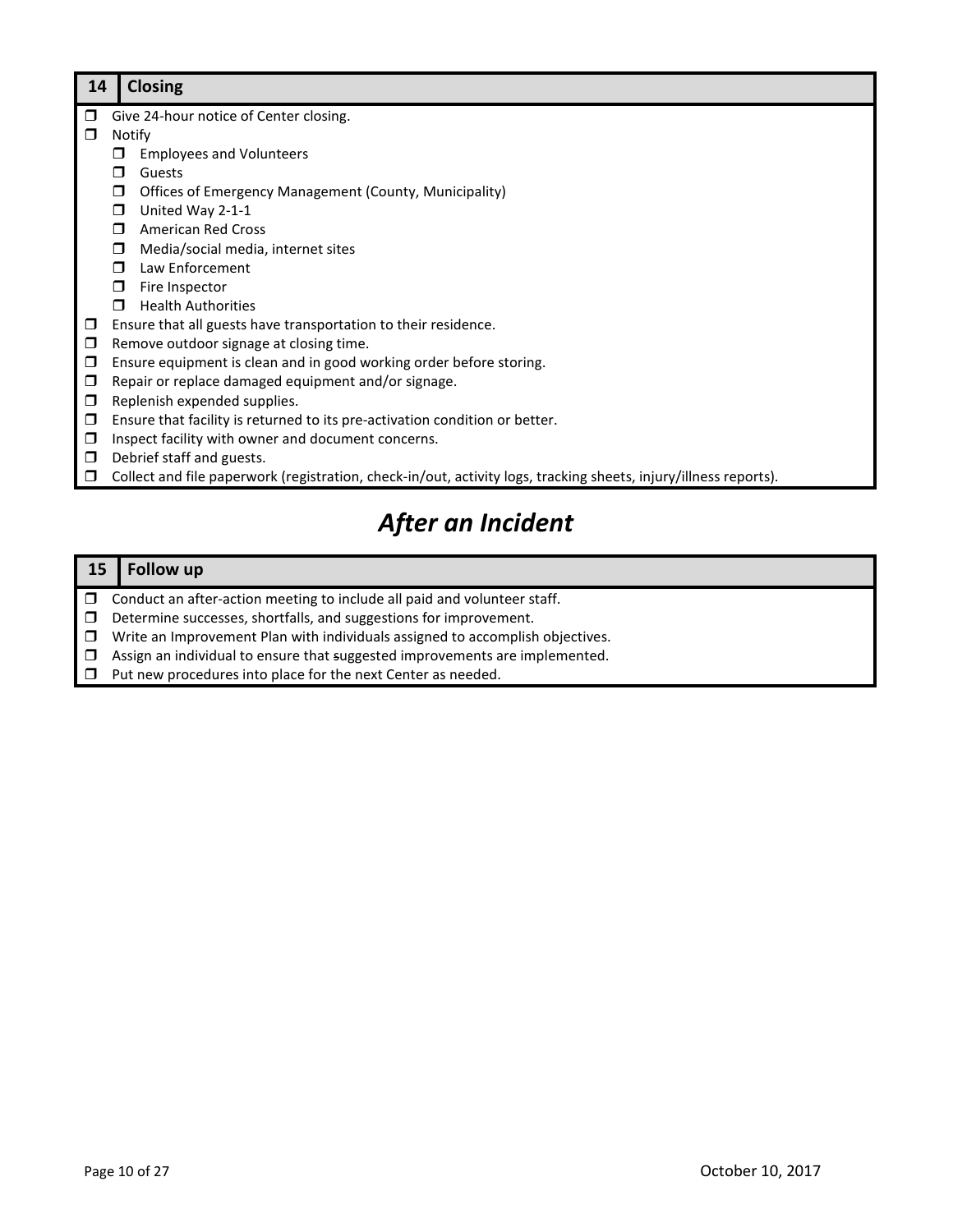# Media Release

## For Immediate Release

Date: Contact: Organization: Address: E-mail: Phone:

## Notice of [Warming/Cooling] Center Opening

In response to the [name of emergency], the [organization name] is operating a [Warming/Cooling] Center at *[building name and address]*. The facility complies with the Americans with Disabilities Act.

The Center is open to [general public/residents of  $\qquad$  ].

Operating hours are daily from \_\_\_\_\_\_\_\_\_ to \_\_\_\_\_\_\_\_\_ until further notice.

Individuals who need transportation to the Center should call *[organization]* at  $\qquad \qquad$ 

The following services will be available:

- [Electrical outlets for charging electronic devices and operating medical equipment]
- [First Aid (call 9-1-1 for serious injuries or illnesses)]
- [Food/snacks and water]
- [Information about the current situation]
- \_\_\_\_\_\_\_\_\_\_\_\_\_\_\_\_\_\_\_\_\_\_\_\_\_\_\_\_\_\_\_\_\_\_\_\_\_\_\_\_\_

Service *[and emotional support]* animals are permitted in the Center. Pets will be accommodated at [building name and address]. Owners should expect to toilet and feed their animals.

Residents should to bring their disaster kit, including:

- Prescribed Medications/Medical Supplies
- Electronic Devices and Charging Cords
- Pet crates, food/bowls, leashes, muzzles, litter/litter boxes, and disposable pads.
- $\bullet$   $\hspace{0.2cm}$   $\hspace{0.2cm}$   $\hspace{0.2cm}$   $\hspace{0.2cm}$   $\hspace{0.2cm}$   $\hspace{0.2cm}$   $\hspace{0.2cm}$   $\hspace{0.2cm}$   $\hspace{0.2cm}$   $\hspace{0.2cm}$   $\hspace{0.2cm}$   $\hspace{0.2cm}$   $\hspace{0.2cm}$   $\hspace{0.2cm}$   $\hspace{0.2cm}$   $\hspace{0.2cm}$   $\hspace{0.2cm}$   $\hspace{0.2cm}$

### [Provide safety information.]

For information call \_\_\_\_\_\_\_\_\_\_\_\_\_\_\_\_\_\_\_\_\_\_\_\_\_\_\_\_\_\_\_. Do not call 9-1-1 except for life-threatening emergencies that require police, fire, or emergency medical services.

###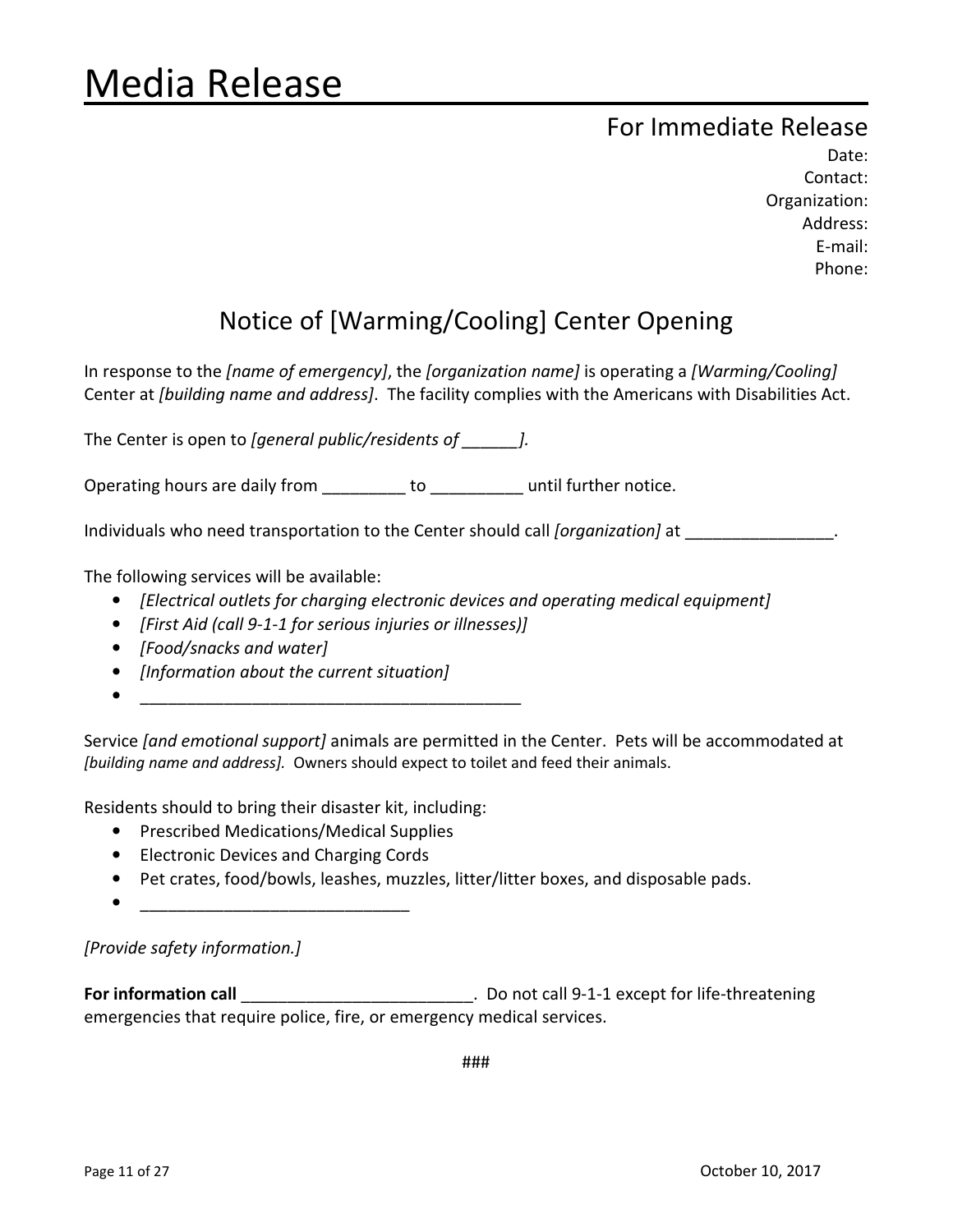# Media Release

### For Immediate Release

Date: Contact: Organization: Address: E-mail: Phone:

## Notice of [Warming/Cooling] Center Closing

In anticipation of [temperatures returning to normal levels/power restoration], the [organization] will be closing the [Warming/Cooling] Center at [building name and address] on [date] at [time].

Individuals who require transportation to their homes should contact the Center Manager.

Individuals who cannot safely return to their homes should contact the United Way 2-1-1 for alternate accommodations.

[Provide safety information for returning home.]

For information call \_\_\_\_\_\_\_\_\_\_\_\_\_\_\_\_\_\_\_\_\_\_\_\_\_\_\_\_\_\_. Do not call 9-1-1 except for life-threatening emergencies that require police, fire, or emergency medical services.

###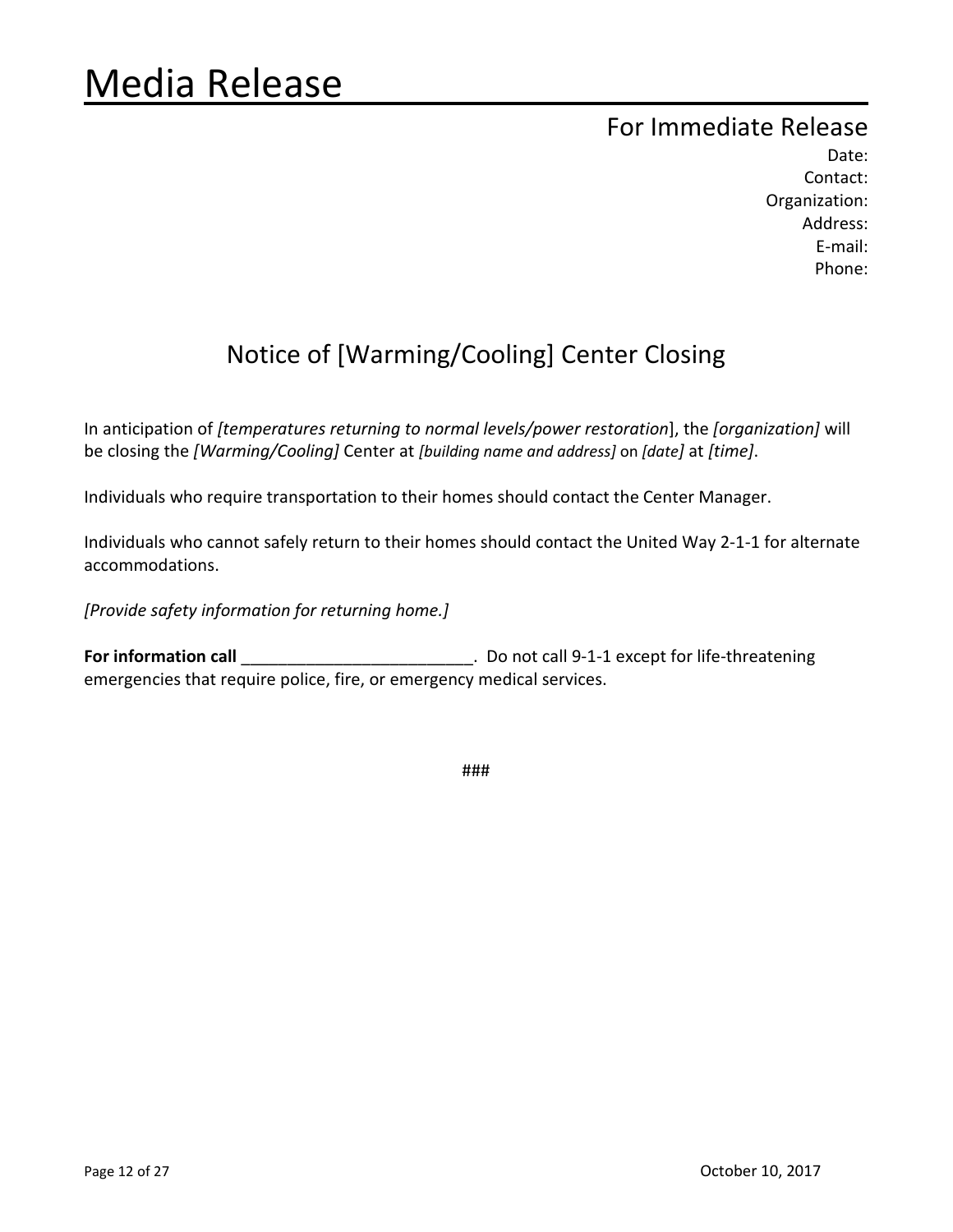## **Directory** (To be completed by Center Manager)

| <b>American Red Cross</b><br>(If shelter must be opened)      | 216-431-3010                            |
|---------------------------------------------------------------|-----------------------------------------|
| Center Manager                                                |                                         |
| Cleveland Department of Public Health                         | 216-664-2300                            |
| Cleveland EMS Non-emergency                                   |                                         |
| Custodian(s)                                                  |                                         |
| Cuyahoga County Board of Health                               | 216-201-2000                            |
| Cuyahoga County Office of Emergency Management                | 216-443-5700 / 216-771-1363 After Hours |
| Disaster Animal Response Team                                 |                                         |
| Dispatch Center Non-emergency                                 |                                         |
| <b>Facility Owner</b>                                         |                                         |
| <b>Fire Chief</b>                                             |                                         |
| Fire Inspector                                                |                                         |
| Fire Non-emergency                                            |                                         |
| Interpreters (Foreign languages and sign language)            |                                         |
| <b>Media Contacts</b>                                         |                                         |
| Police Chief                                                  |                                         |
| Police Non-emergency                                          |                                         |
| <b>Public Information Officer</b>                             |                                         |
| Safety Officer                                                |                                         |
| Shaker Heights Health Department                              | 216-491-1480                            |
| The Salvation Army                                            | 216-861-8185                            |
| United Way 2-1-1<br>(For health and human services referrals) | $2 - 1 - 1$                             |
| Volunteer Manager                                             |                                         |
|                                                               |                                         |
|                                                               |                                         |
|                                                               |                                         |
|                                                               |                                         |
|                                                               |                                         |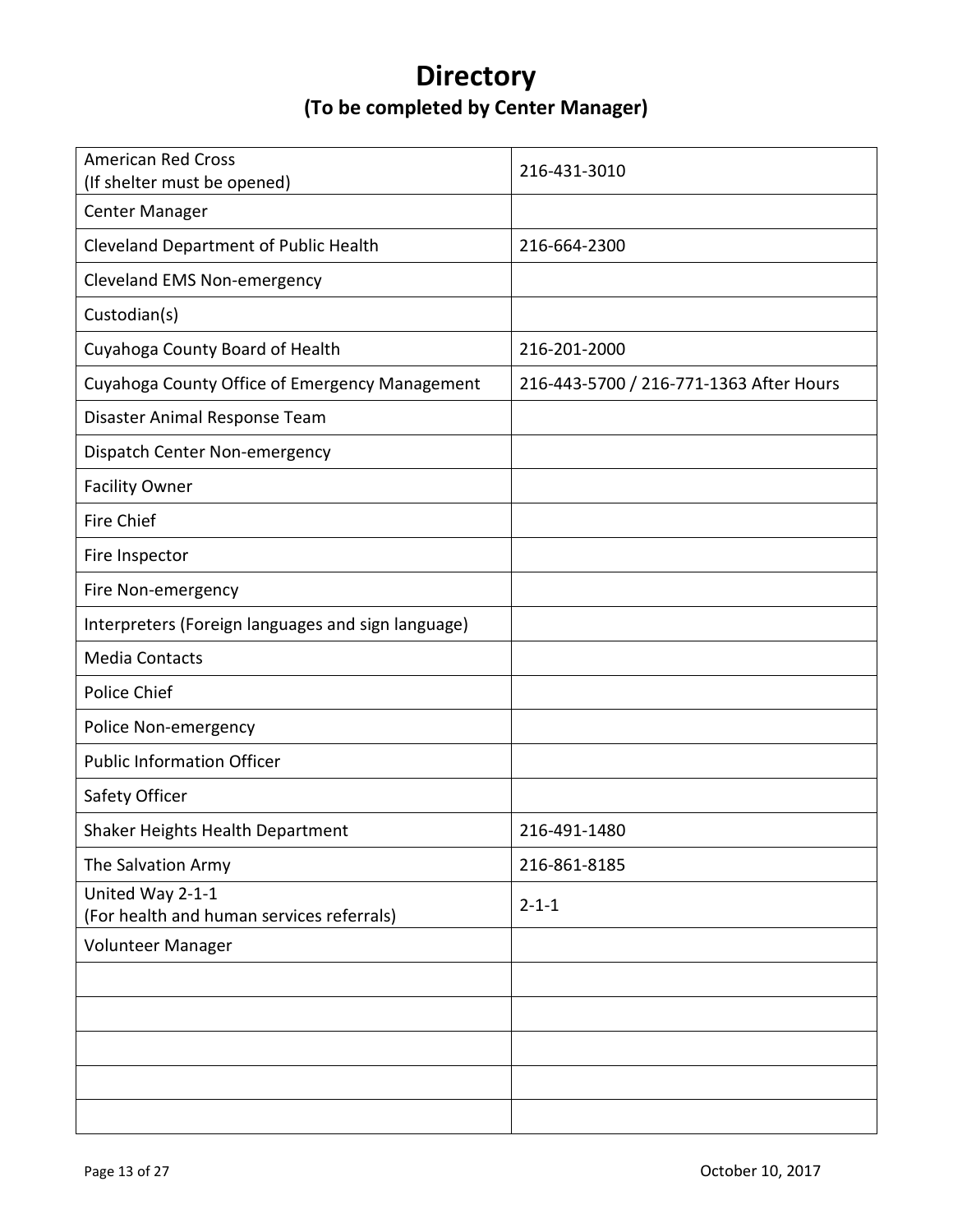| <b>Warming/Cooling Center Registration</b>                                                                                        |                               |         |                    |  |  |  |  |
|-----------------------------------------------------------------------------------------------------------------------------------|-------------------------------|---------|--------------------|--|--|--|--|
| $\square$ Yes<br>$\square$ No<br>Do you or does anyone in your household need medical care or have safety concerns<br>1.          |                               |         |                    |  |  |  |  |
| right now?<br>2. Are you or anyone in your household required to register with a state or local<br>$\square$ No<br>$\Box$ Yes     |                               |         |                    |  |  |  |  |
| government agency?<br>Do you or does anyone in your household need transportation assistance?<br>$\Box$ Yes<br>$\square$ No<br>3. |                               |         |                    |  |  |  |  |
| <b>Contact Information for Service:</b>                                                                                           |                               |         |                    |  |  |  |  |
| Date/Time Arrival:<br>Date/Time Departure:                                                                                        |                               |         |                    |  |  |  |  |
| Name of Registrant:                                                                                                               | Gender:<br><b>Birth Date:</b> |         |                    |  |  |  |  |
| <b>Street Address:</b>                                                                                                            |                               |         |                    |  |  |  |  |
| City, State, Zip:                                                                                                                 |                               |         |                    |  |  |  |  |
| Phone:                                                                                                                            |                               |         |                    |  |  |  |  |
| Other Household Members (Attach additional sheet if necessary.)                                                                   |                               |         |                    |  |  |  |  |
| Name:                                                                                                                             |                               | Gender: | <b>Birth Date:</b> |  |  |  |  |
| Name:                                                                                                                             |                               | Gender: | <b>Birth Date:</b> |  |  |  |  |
| Name:                                                                                                                             |                               | Gender: | <b>Birth Date:</b> |  |  |  |  |
| Name:                                                                                                                             |                               | Gender: | <b>Birth Date:</b> |  |  |  |  |
| <b>Emergency Contact Information</b>                                                                                              |                               |         |                    |  |  |  |  |
| Name of Contact #1:                                                                                                               |                               | Phone:  | Relationship:      |  |  |  |  |
| Name of Contact #2:                                                                                                               |                               | Phone:  | Relationship:      |  |  |  |  |
| <b>Service Animal/Emotional Support Animal</b>                                                                                    |                               |         |                    |  |  |  |  |
| □ Dog □ Miniature Horse □ Emotional Support Animal                                                                                |                               |         |                    |  |  |  |  |
| Which household member uses the services of the animal?                                                                           |                               |         |                    |  |  |  |  |
| What service(s) does the animal perform?                                                                                          |                               |         |                    |  |  |  |  |
| <b>Pets</b>                                                                                                                       |                               |         |                    |  |  |  |  |
| Name:                                                                                                                             | Type:                         |         | Color:             |  |  |  |  |
| Color:<br>Name:<br>Type:                                                                                                          |                               |         |                    |  |  |  |  |
| <b>Special Dietary Needs / Accommodations</b>                                                                                     |                               |         |                    |  |  |  |  |
|                                                                                                                                   |                               |         |                    |  |  |  |  |
|                                                                                                                                   |                               |         |                    |  |  |  |  |
| <b>Actions/Referrals</b>                                                                                                          |                               |         |                    |  |  |  |  |
|                                                                                                                                   |                               |         |                    |  |  |  |  |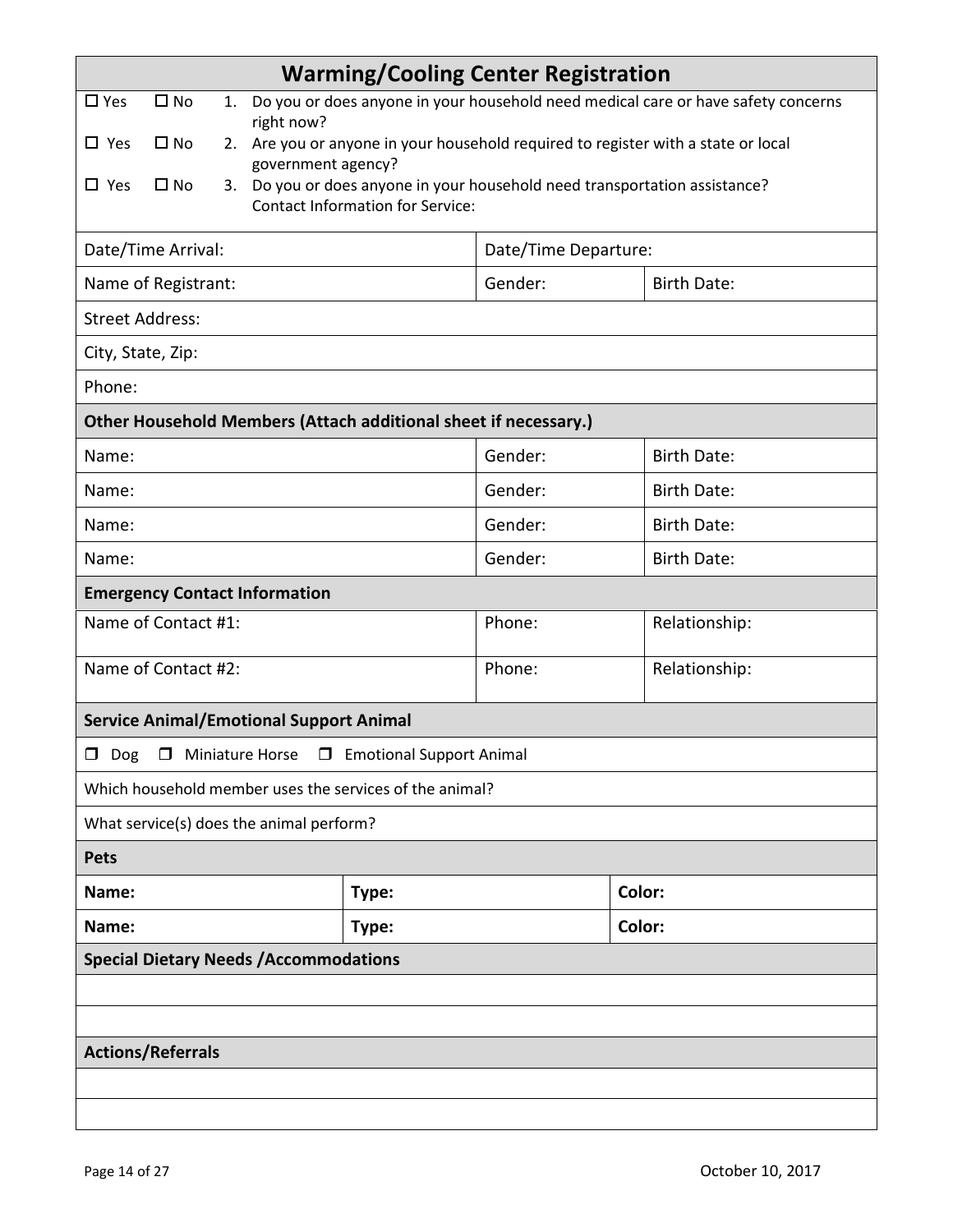## **Ground Rules**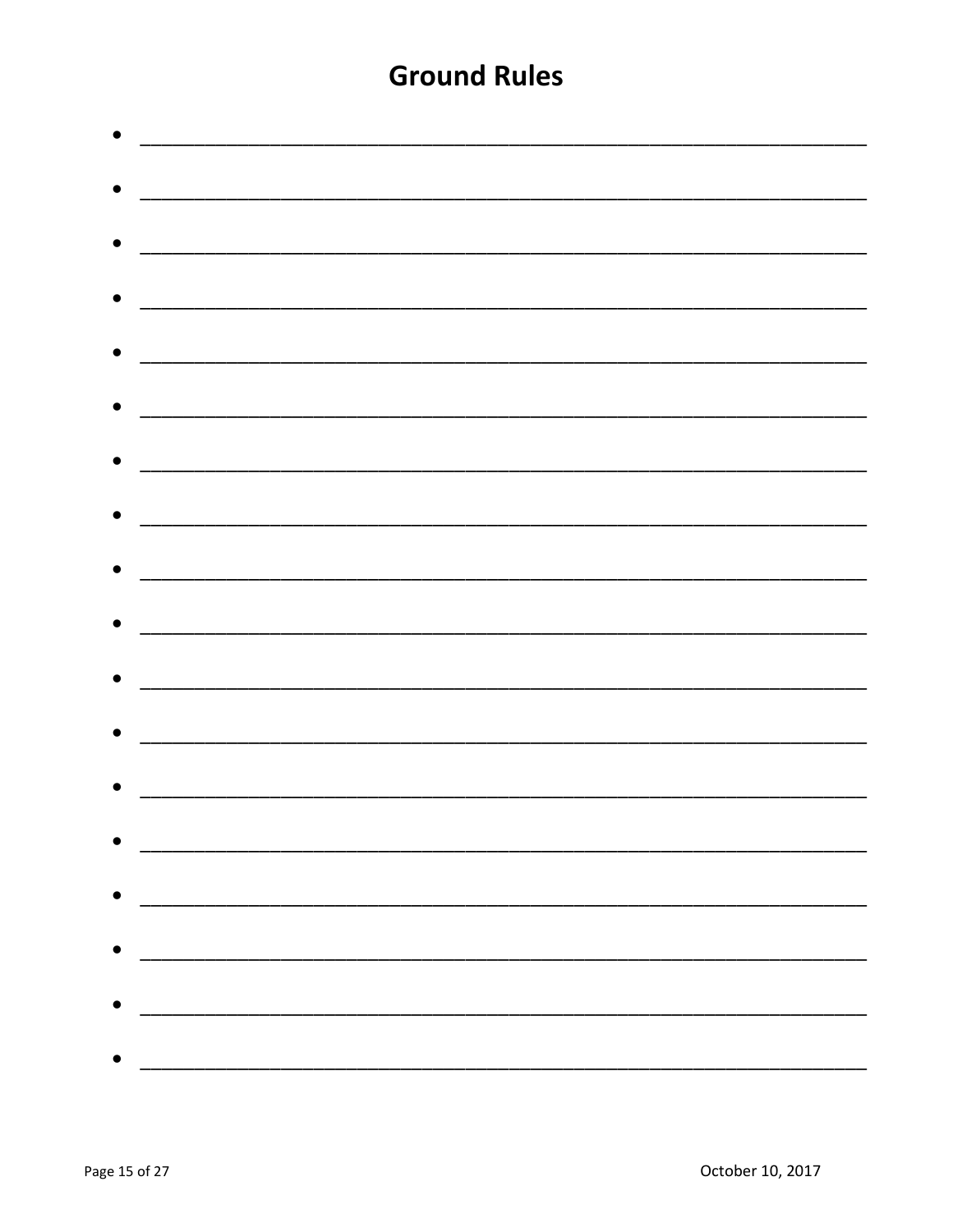# Inventory

| Quantity | Item | <b>Storage Location</b> |
|----------|------|-------------------------|
|          |      |                         |
|          |      |                         |
|          |      |                         |
|          |      |                         |
|          |      |                         |
|          |      |                         |
|          |      |                         |
|          |      |                         |
|          |      |                         |
|          |      |                         |
|          |      |                         |
|          |      |                         |
|          |      |                         |
|          |      |                         |
|          |      |                         |
|          |      |                         |
|          |      |                         |
|          |      |                         |
|          |      |                         |
|          |      |                         |
|          |      |                         |
|          |      |                         |
|          |      |                         |
|          |      |                         |
|          |      |                         |
|          |      |                         |
|          |      |                         |
|          |      |                         |
|          |      |                         |
|          |      |                         |
|          |      |                         |
|          |      |                         |
|          |      |                         |
|          |      |                         |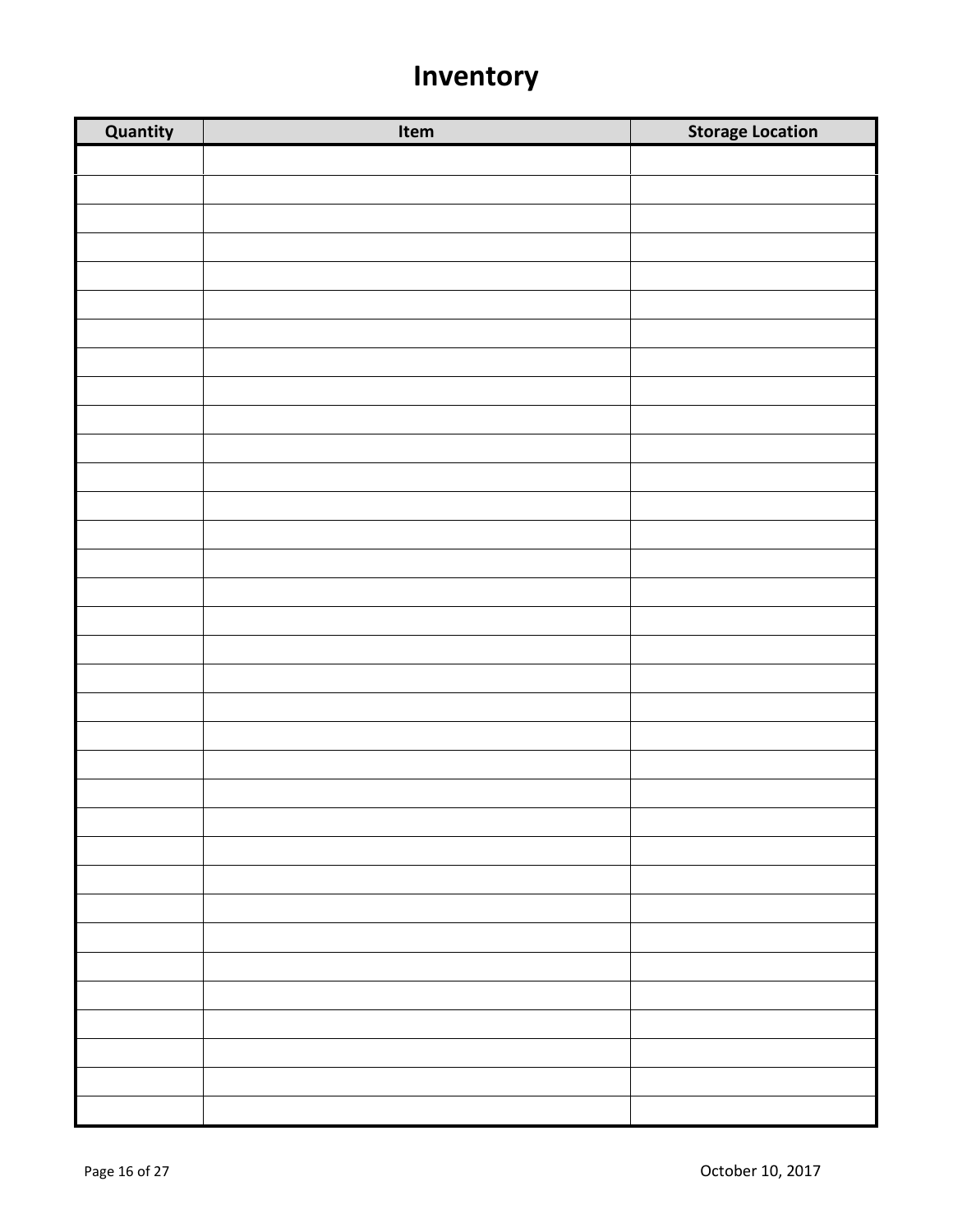## Resource Check-In and Out

| Quantity | Item | To Whom | <b>Time</b><br>Out | <b>From Whom</b> | <b>Time</b><br>In |
|----------|------|---------|--------------------|------------------|-------------------|
|          |      |         |                    |                  |                   |
|          |      |         |                    |                  |                   |
|          |      |         |                    |                  |                   |
|          |      |         |                    |                  |                   |
|          |      |         |                    |                  |                   |
|          |      |         |                    |                  |                   |
|          |      |         |                    |                  |                   |
|          |      |         |                    |                  |                   |
|          |      |         |                    |                  |                   |
|          |      |         |                    |                  |                   |
|          |      |         |                    |                  |                   |
|          |      |         |                    |                  |                   |
|          |      |         |                    |                  |                   |
|          |      |         |                    |                  |                   |
|          |      |         |                    |                  |                   |
|          |      |         |                    |                  |                   |
|          |      |         |                    |                  |                   |
|          |      |         |                    |                  |                   |
|          |      |         |                    |                  |                   |
|          |      |         |                    |                  |                   |
|          |      |         |                    |                  |                   |
|          |      |         |                    |                  |                   |
|          |      |         |                    |                  |                   |
|          |      |         |                    |                  |                   |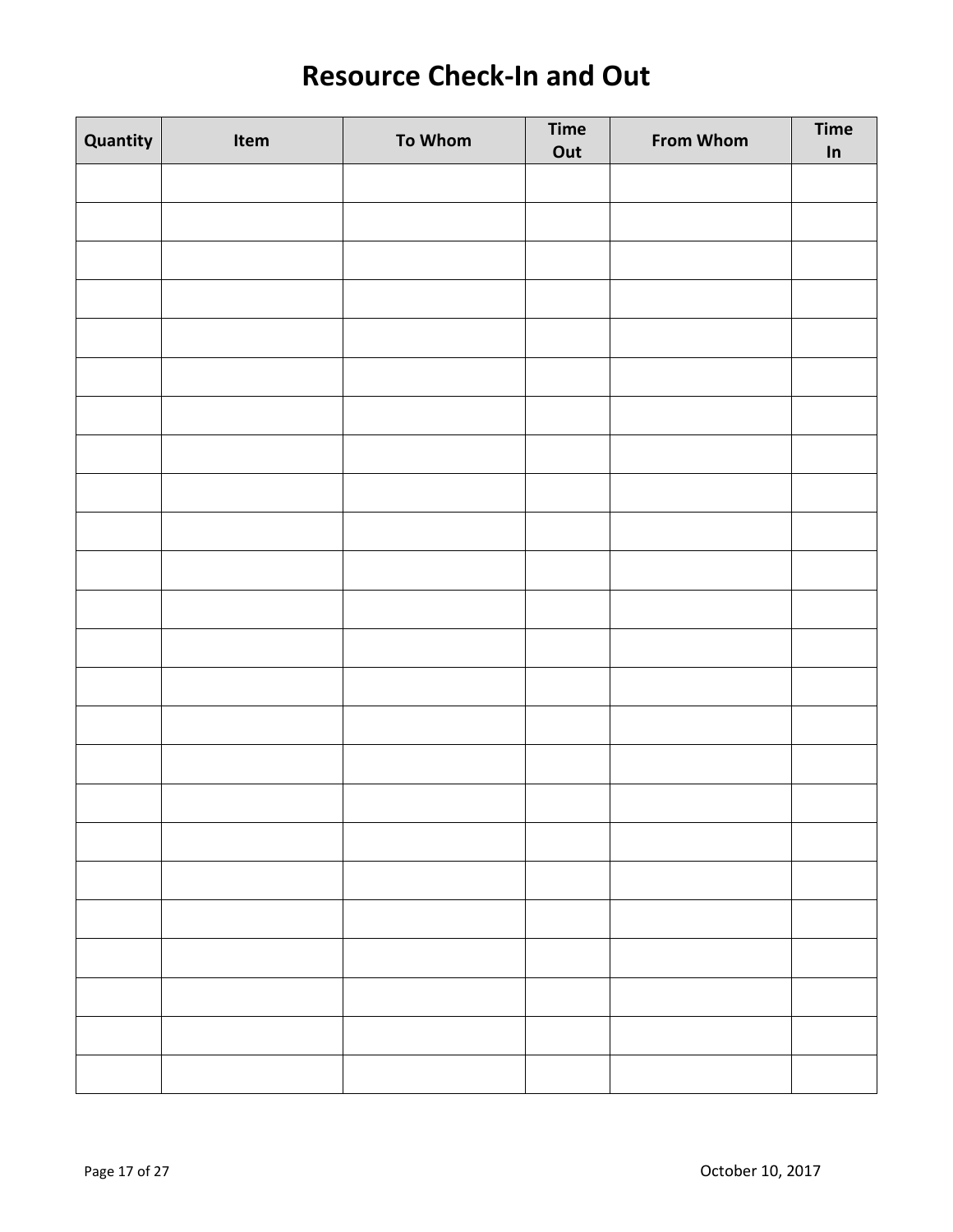# Resource Request

### Submit to Resource Distributor Center Manager Approval Required

| Quantity | Item | <b>Requested By</b> | Date | <b>Time</b> |
|----------|------|---------------------|------|-------------|
|          |      |                     |      |             |
|          |      |                     |      |             |
|          |      |                     |      |             |
|          |      |                     |      |             |
|          |      |                     |      |             |
|          |      |                     |      |             |
|          |      |                     |      |             |
|          |      |                     |      |             |
|          |      |                     |      |             |
|          |      |                     |      |             |
|          |      |                     |      |             |
|          |      |                     |      |             |
|          |      |                     |      |             |
|          |      |                     |      |             |
|          |      |                     |      |             |
|          |      |                     |      |             |
|          |      |                     |      |             |
|          |      |                     |      |             |
|          |      |                     |      |             |
|          |      |                     |      |             |
|          |      |                     |      |             |
|          |      |                     |      |             |
|          |      |                     |      |             |
|          |      |                     |      |             |
|          |      |                     |      |             |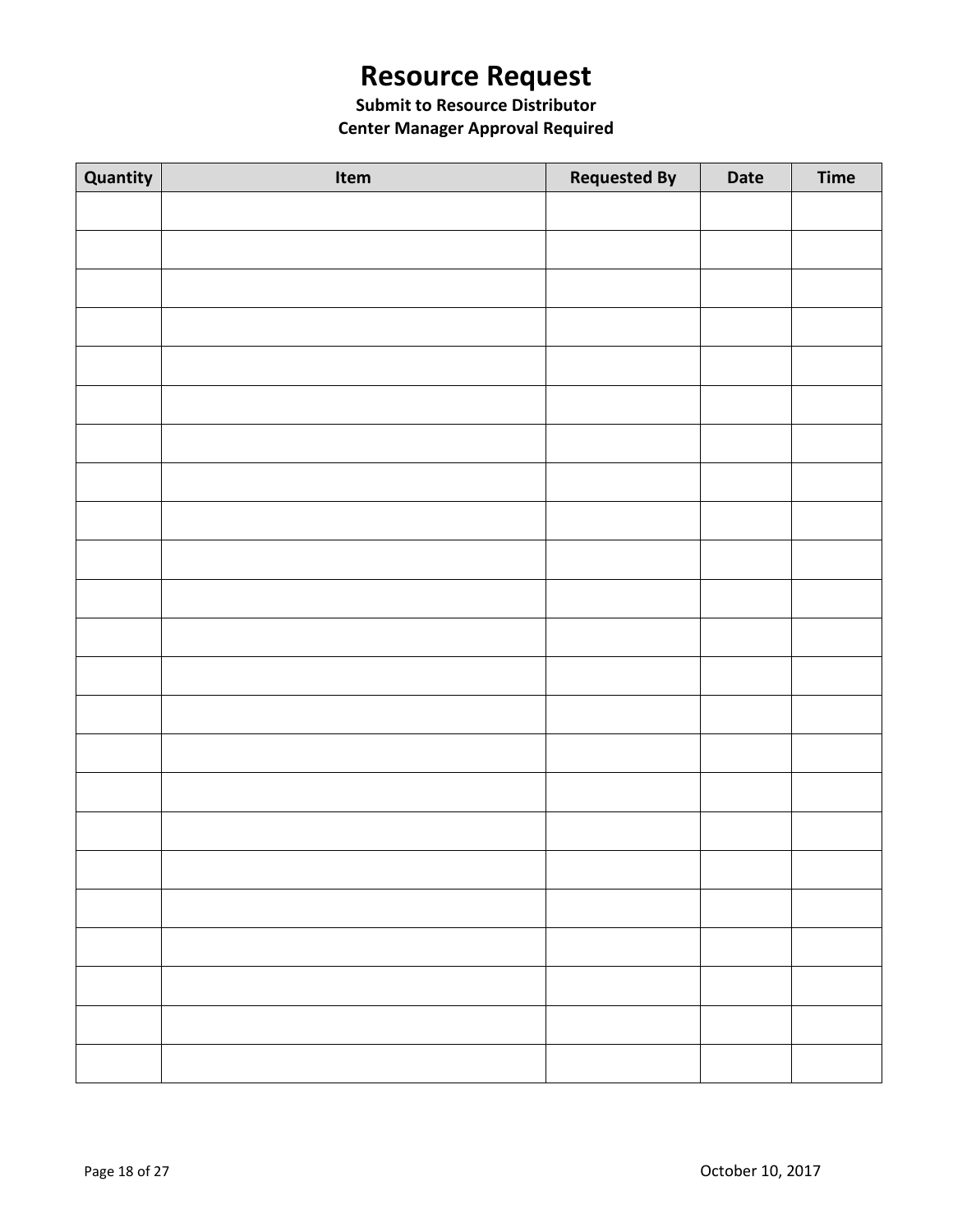## Work Schedule

| <b>Shift Date</b> | <b>Shift Times</b> | Position | <b>Worker Name</b> |
|-------------------|--------------------|----------|--------------------|
|                   |                    |          |                    |
|                   |                    |          |                    |
|                   |                    |          |                    |
|                   |                    |          |                    |
|                   |                    |          |                    |
|                   |                    |          |                    |
|                   |                    |          |                    |
|                   |                    |          |                    |
|                   |                    |          |                    |
|                   |                    |          |                    |
|                   |                    |          |                    |
|                   |                    |          |                    |
|                   |                    |          |                    |
|                   |                    |          |                    |
|                   |                    |          |                    |
|                   |                    |          |                    |
|                   |                    |          |                    |
|                   |                    |          |                    |
|                   |                    |          |                    |
|                   |                    |          |                    |
|                   |                    |          |                    |
|                   |                    |          |                    |
|                   |                    |          |                    |
|                   |                    |          |                    |
|                   |                    |          |                    |
|                   |                    |          |                    |
|                   |                    |          |                    |
|                   |                    |          |                    |
|                   |                    |          |                    |
|                   |                    |          |                    |
|                   |                    |          |                    |
|                   |                    |          |                    |
|                   |                    |          |                    |
|                   |                    |          |                    |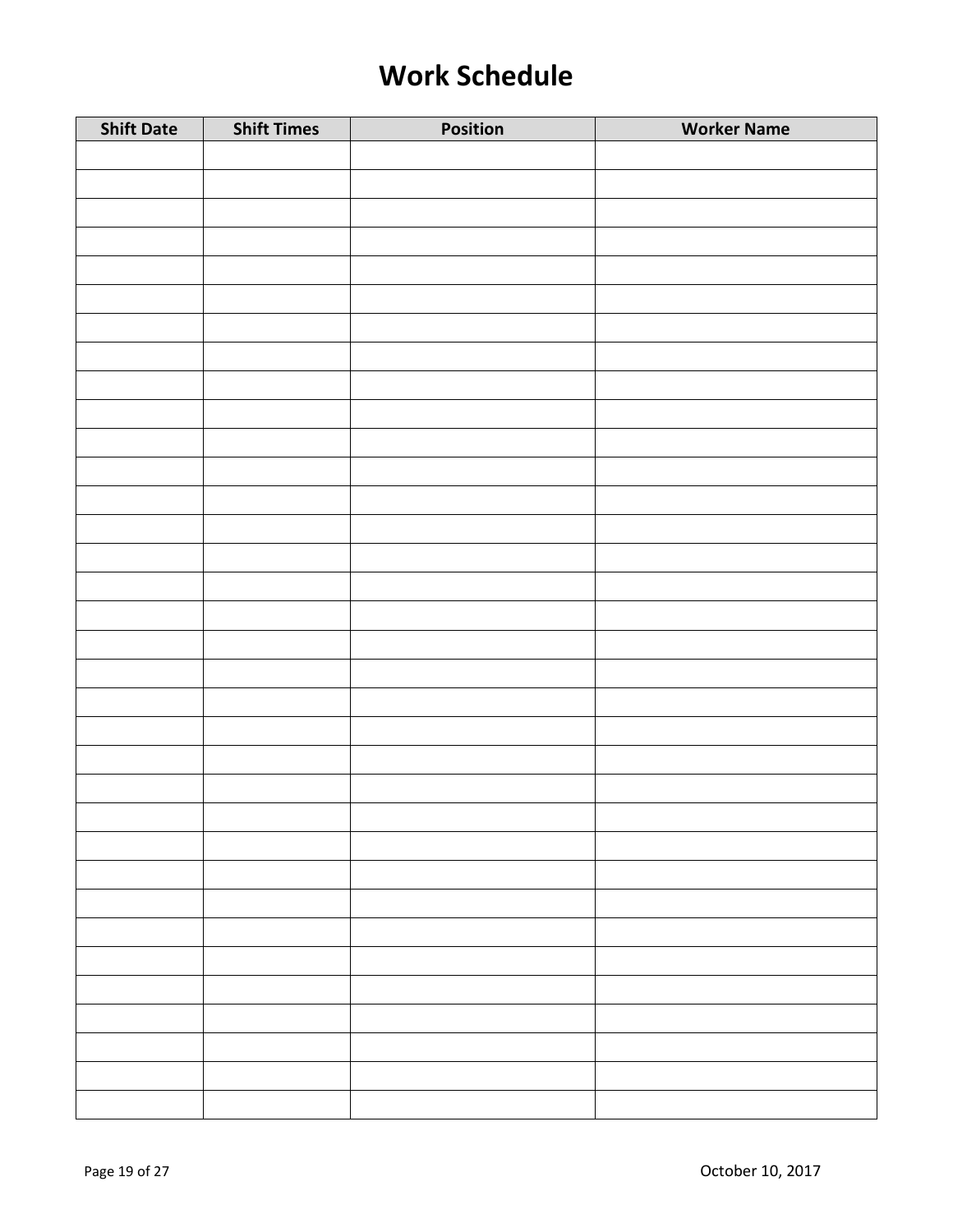## Staff Check-In and Out

Date \_\_\_\_\_\_\_\_\_\_\_\_\_\_\_\_\_\_\_\_\_\_\_\_\_\_\_\_\_\_\_\_\_\_\_\_\_\_\_\_\_\_\_\_\_\_\_\_\_\_ Location

| <b>Name</b> | Time In | <b>Time Out</b> |
|-------------|---------|-----------------|
|             |         |                 |
|             |         |                 |
|             |         |                 |
|             |         |                 |
|             |         |                 |
|             |         |                 |
|             |         |                 |
|             |         |                 |
|             |         |                 |
|             |         |                 |
|             |         |                 |
|             |         |                 |
|             |         |                 |
|             |         |                 |
|             |         |                 |
|             |         |                 |
|             |         |                 |
|             |         |                 |
|             |         |                 |
|             |         |                 |
|             |         |                 |
|             |         |                 |
|             |         |                 |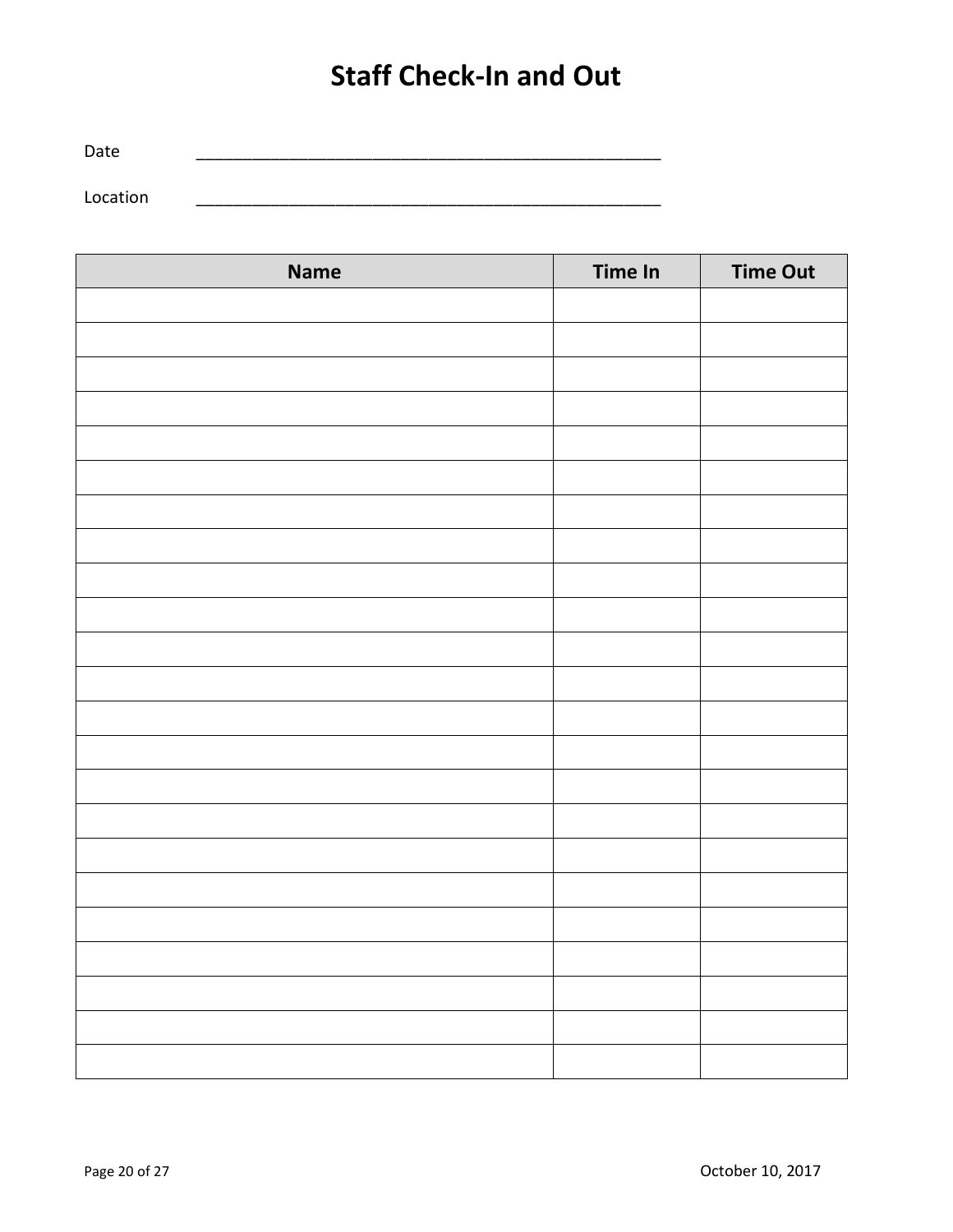# Staff Hours Tracking

Date \_\_\_\_\_\_\_\_\_\_\_\_\_\_\_\_\_\_\_\_\_\_\_\_\_\_\_\_\_\_\_\_\_\_\_\_\_\_\_\_\_\_\_\_\_\_\_\_\_\_ Location

Approved By \_\_\_\_\_\_\_\_\_\_\_\_\_\_\_\_\_\_\_\_\_\_\_\_\_\_\_\_\_\_\_\_\_\_\_\_\_\_\_\_\_\_\_\_\_\_\_\_\_\_

| <b>Name</b> | Organization | Volunteer/Paid     | <b>Time</b><br>$\ln$ | <b>Time</b><br>Out | <b>Total</b><br><b>Time</b> |
|-------------|--------------|--------------------|----------------------|--------------------|-----------------------------|
|             |              | □ Volunteer □ Paid |                      |                    |                             |
|             |              | □ Volunteer □ Paid |                      |                    |                             |
|             |              | □ Volunteer □ Paid |                      |                    |                             |
|             |              | □ Volunteer □ Paid |                      |                    |                             |
|             |              | □ Volunteer □ Paid |                      |                    |                             |
|             |              | □ Volunteer □ Paid |                      |                    |                             |
|             |              | □ Volunteer □ Paid |                      |                    |                             |
|             |              | □ Volunteer □ Paid |                      |                    |                             |
|             |              | □ Volunteer □ Paid |                      |                    |                             |
|             |              | □ Volunteer □ Paid |                      |                    |                             |
|             |              | □ Volunteer □ Paid |                      |                    |                             |
|             |              | □ Volunteer □ Paid |                      |                    |                             |
|             |              | □ Volunteer □ Paid |                      |                    |                             |
|             |              | □ Volunteer □ Paid |                      |                    |                             |
|             |              | □ Volunteer □ Paid |                      |                    |                             |
|             |              | □ Volunteer □ Paid |                      |                    |                             |
|             |              | □ Volunteer □ Paid |                      |                    |                             |
|             |              | □ Volunteer □ Paid |                      |                    |                             |
|             |              | □ Volunteer □ Paid |                      |                    |                             |
|             |              | □ Volunteer □ Paid |                      |                    |                             |
|             |              | □ Volunteer □ Paid |                      |                    |                             |
|             |              | □ Volunteer □ Paid |                      |                    |                             |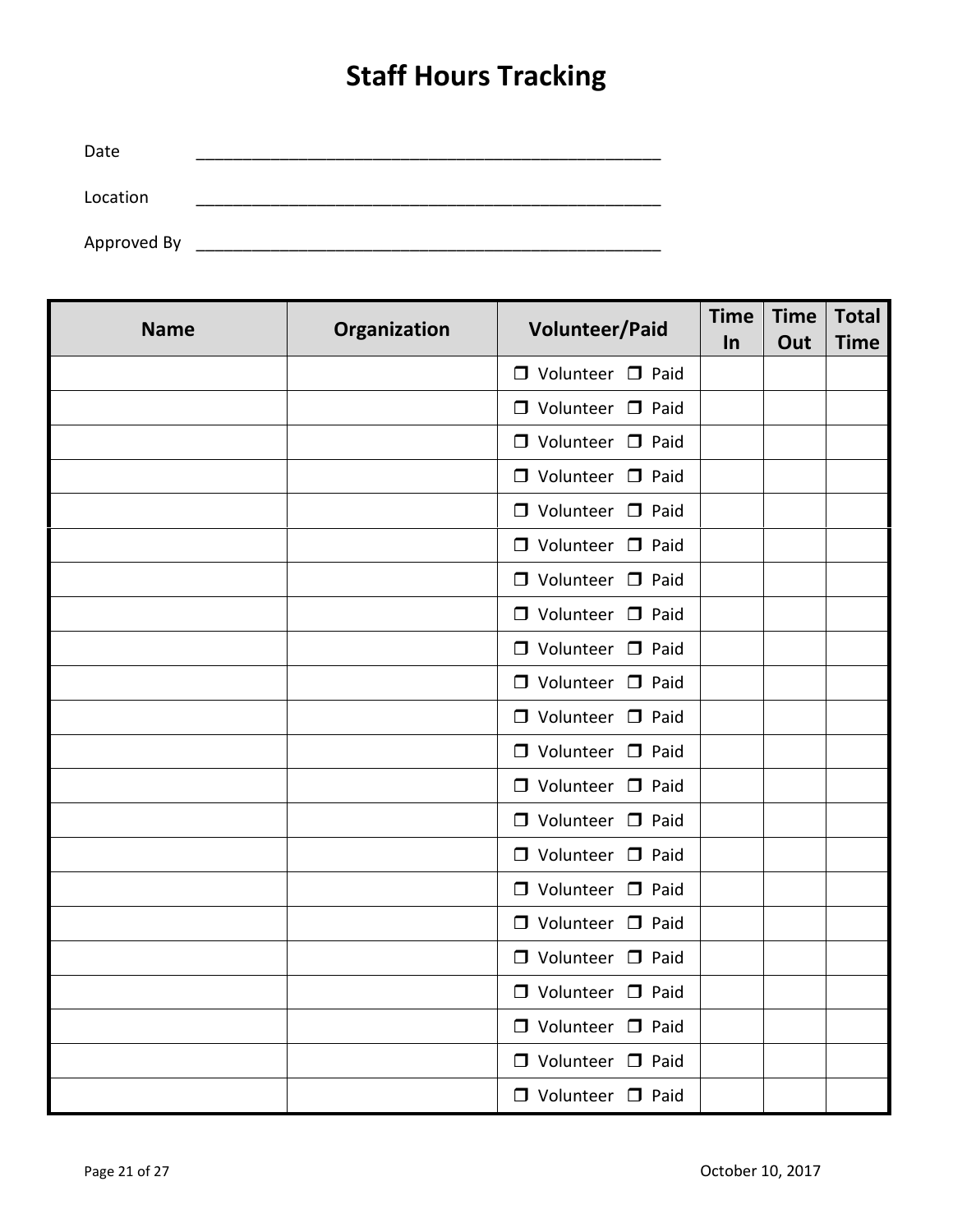# Expense Tracking

Date \_\_\_\_\_\_\_\_\_\_\_\_\_\_\_\_\_\_\_\_\_\_\_\_\_\_\_\_\_\_\_\_\_\_\_\_\_\_\_\_\_\_\_\_\_\_\_\_\_\_

Location

|      | All expenditures must be authorized by the Center Manager. |                  |          |                   |
|------|------------------------------------------------------------|------------------|----------|-------------------|
| Item | Vendor                                                     | <b>Unit Cost</b> | Quantity | <b>Total Cost</b> |
|      |                                                            |                  |          |                   |
|      |                                                            |                  |          |                   |
|      |                                                            |                  |          |                   |
|      |                                                            |                  |          |                   |
|      |                                                            |                  |          |                   |
|      |                                                            |                  |          |                   |
|      |                                                            |                  |          |                   |
|      |                                                            |                  |          |                   |
|      |                                                            |                  |          |                   |
|      |                                                            |                  |          |                   |
|      |                                                            |                  |          |                   |
|      |                                                            |                  |          |                   |
|      |                                                            |                  |          |                   |
|      |                                                            |                  |          |                   |
|      |                                                            |                  |          |                   |
|      |                                                            |                  |          |                   |
|      |                                                            |                  |          |                   |
|      |                                                            |                  |          |                   |
|      |                                                            |                  |          |                   |
|      |                                                            |                  |          |                   |
|      |                                                            |                  |          |                   |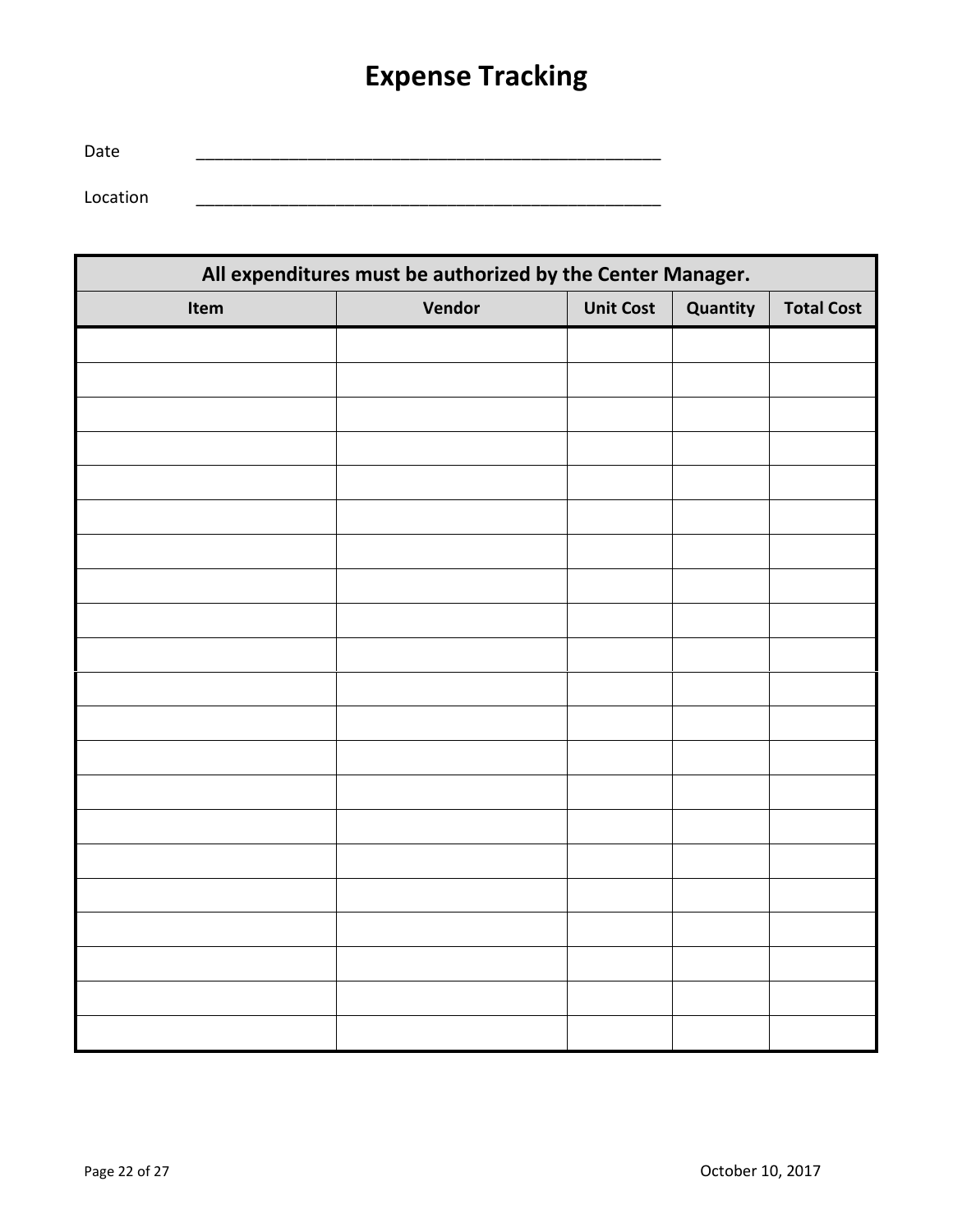## Warming/Cooling Center Injury/Illness Report

| 1. Date | 2. Time | 3. Location/Address |
|---------|---------|---------------------|
|         |         |                     |
|         |         |                     |
|         |         |                     |

| 4. Name of Injured/Ill Person | 5. Date of Birth | 6. Affiliation (If Any) |
|-------------------------------|------------------|-------------------------|
|                               |                  |                         |
|                               |                  |                         |
| 7. Address                    | 8. Phone         | 9. E-mail               |
|                               |                  |                         |
|                               |                  |                         |
|                               |                  |                         |
|                               |                  |                         |
|                               |                  |                         |

| 10. Nature of Illness or Mechanism of Injury |
|----------------------------------------------|
|                                              |

| 11. SAMPLE History                    |  |
|---------------------------------------|--|
| Signs/Symptoms                        |  |
| <b>Allergies</b>                      |  |
| <b>Medications/Medical Conditions</b> |  |
| <b>Pertinent Past History</b>         |  |
| <b>Last Oral Intake</b>               |  |
| <b>Events Leading to the Incident</b> |  |

12. Narrative

13. Care Provided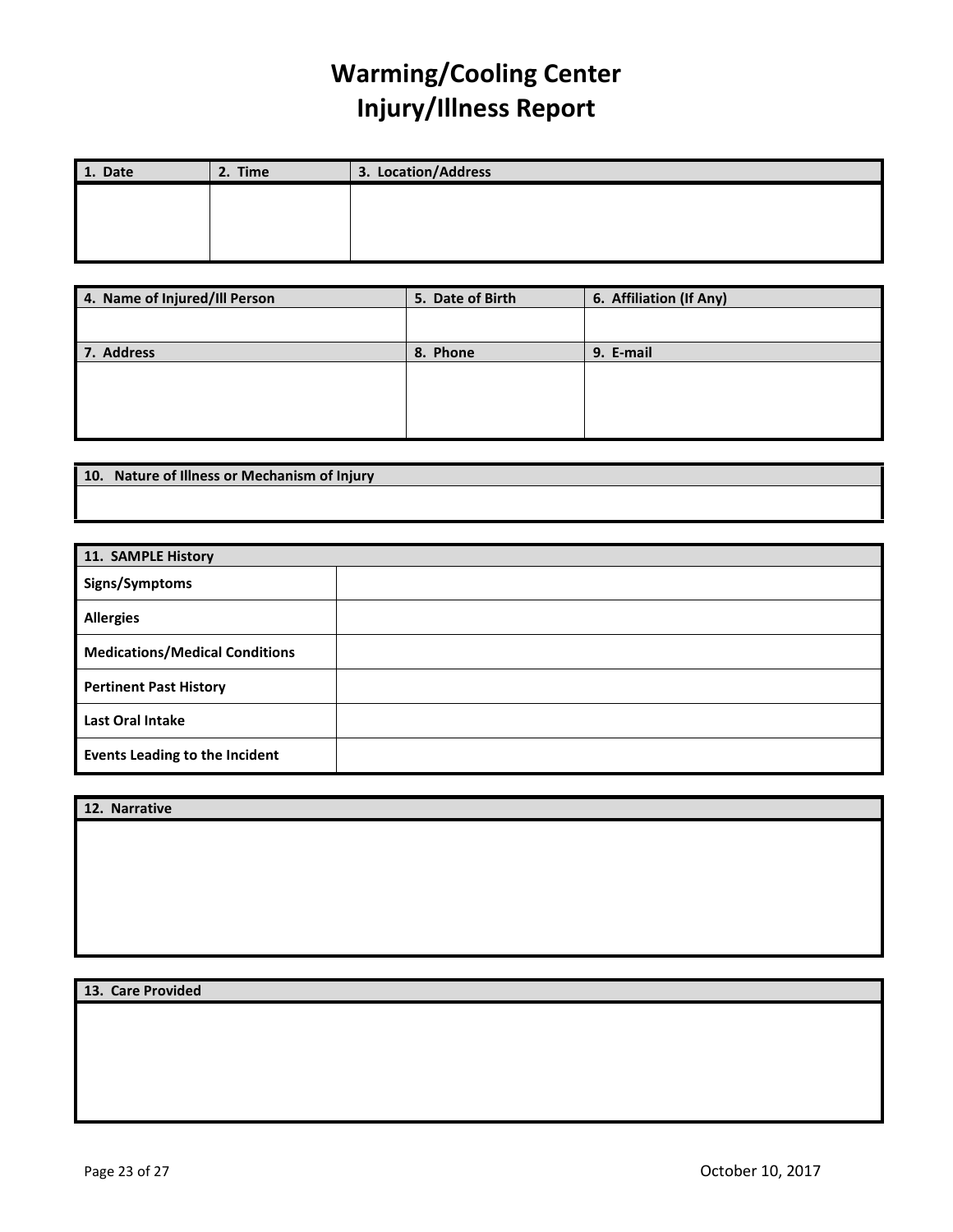| 14. Disposition           | <b>15. Instructions Provided</b> |
|---------------------------|----------------------------------|
| $\Box$ Transported by EMS |                                  |
| $\Box$ Released to        |                                  |
| $\Box$ Released to self   |                                  |
| $\Box$ Left Center        |                                  |
| $\Box$ Remained at Center |                                  |

16. What steps were taken to prevent a recurrence?

| 17. Witness #1 Name | 18. Phone | 19. E-mail |
|---------------------|-----------|------------|
|                     |           |            |
|                     |           |            |
| 20. Witness #2 Name | 21. Phone | 22. E-mail |
|                     |           |            |
|                     |           |            |

| 23. Name of First Aid Provider #1 | 24. Name of First Aid Provider #2 |
|-----------------------------------|-----------------------------------|
|                                   |                                   |
|                                   |                                   |
| 25. Name of First Aid Provider #3 | 26. Name of First Aid Provider #4 |
|                                   |                                   |
|                                   |                                   |

| 27. Signature of Injured/Ill Person | $\Box$ Signature unavailable due to nature of the incident. |
|-------------------------------------|-------------------------------------------------------------|
|                                     |                                                             |

| 28. Name of Person Completing Report |  |
|--------------------------------------|--|
|                                      |  |

| 29. Signature of Attending First Aid Provider | 30. Name Printed |
|-----------------------------------------------|------------------|
|                                               |                  |
|                                               |                  |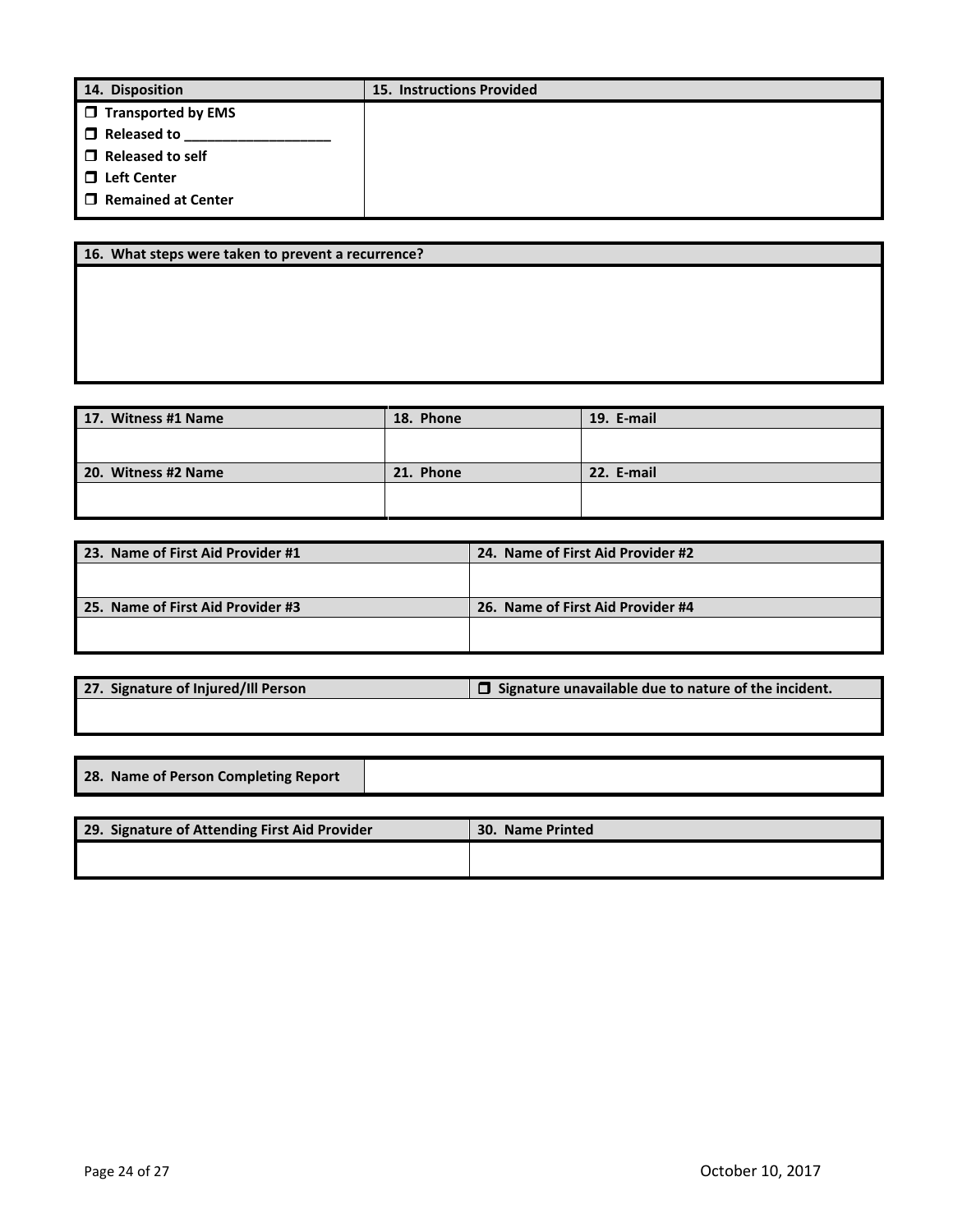## Warming/Cooling Center Safety and Security Incident Report

| 1. Date | 2. Time | 3. Location/Address |
|---------|---------|---------------------|
|         |         |                     |
|         |         |                     |
|         |         |                     |

| 4. How was incident discovered? |                                                                                                                 |  |
|---------------------------------|-----------------------------------------------------------------------------------------------------------------|--|
|                                 | $\Box$ Observed by Security $\Box$ Observed by Safety Officer $\Box$ Reported by Staff $\Box$ Reported by Guest |  |

| 5. Nature of Incident                                                                                                                                                                                                                         |                                    |
|-----------------------------------------------------------------------------------------------------------------------------------------------------------------------------------------------------------------------------------------------|------------------------------------|
| $\Box$ Safety Hazard<br>□ Unruly/Uncooperative Individual/Group                                                                                                                                                                               | $\Box$ Violence/Threat of Violence |
| $\Box$ Other<br>the control of the control of the control of the control of the control of the control of the control of the control of the control of the control of the control of the control of the control of the control of the control |                                    |
| Was 9-1-1 was called? $\Box$ Yes $\Box$ No Time of Call                                                                                                                                                                                       | Time of Arrival                    |
|                                                                                                                                                                                                                                               |                                    |
|                                                                                                                                                                                                                                               |                                    |

| 6. Description of Incident |  |  |
|----------------------------|--|--|
|                            |  |  |
|                            |  |  |
|                            |  |  |
|                            |  |  |
|                            |  |  |
|                            |  |  |
|                            |  |  |

| 7. Action(s) Taken |  |  |  |
|--------------------|--|--|--|
|                    |  |  |  |
|                    |  |  |  |
|                    |  |  |  |
|                    |  |  |  |
|                    |  |  |  |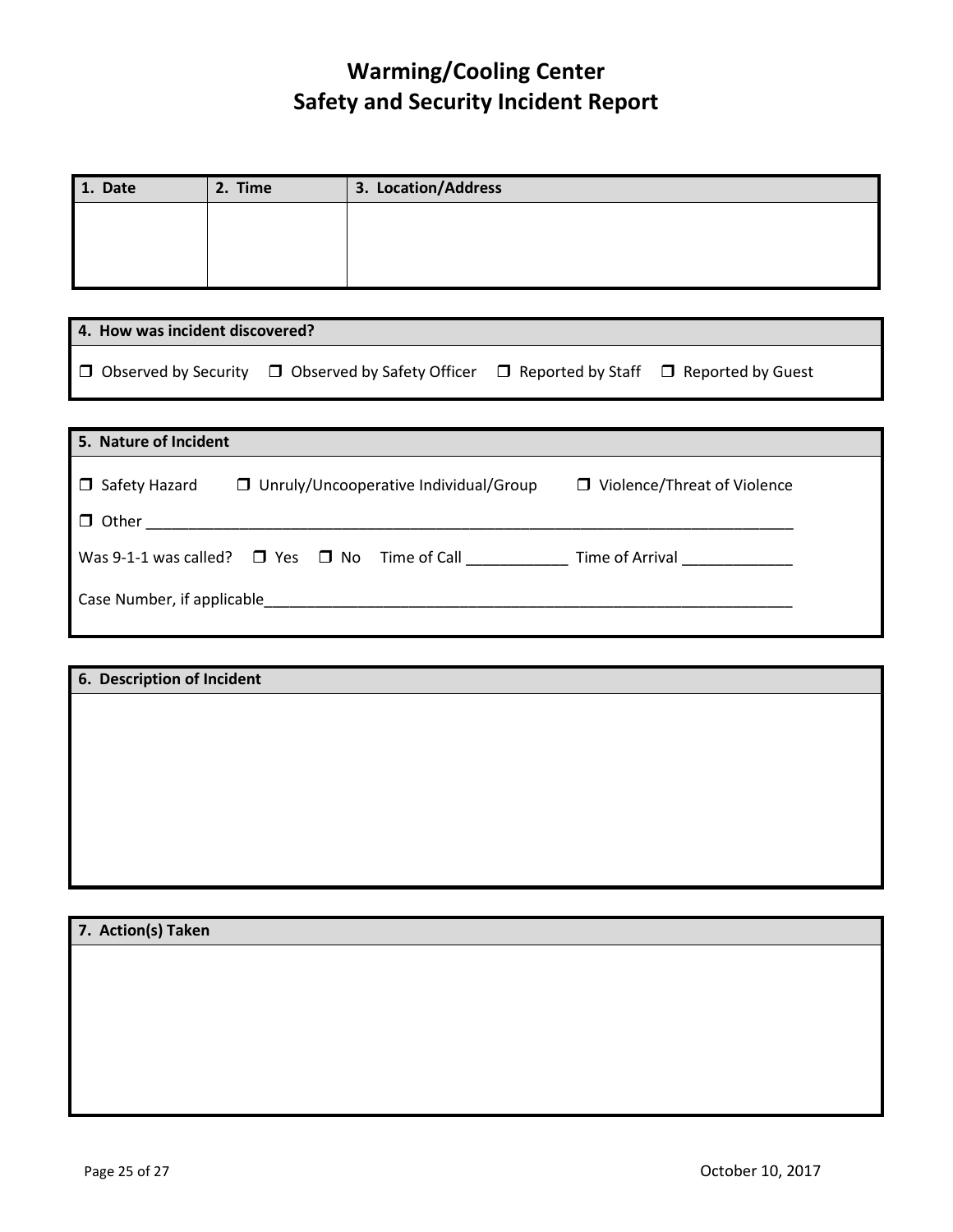| 8. Parties Involved in Incident |               |       |
|---------------------------------|---------------|-------|
| Name #1                         | Date of Birth | Phone |
| Address                         |               |       |
| Name #2                         | Date of Birth | Phone |
| Address                         |               |       |
| Name #3                         | Date of Birth | Phone |
| Address                         |               |       |
| Name #4                         | Date of Birth | Phone |
| Address                         |               |       |

### 9. Outcome of Incident

Hazard mitigated by \_\_\_\_\_\_\_\_\_\_\_\_\_\_\_\_\_\_\_\_\_\_\_\_\_\_\_\_\_\_\_\_\_\_\_\_\_\_\_\_\_\_\_\_\_\_\_\_\_\_\_\_\_\_\_\_\_\_\_\_\_\_\_\_\_

 $\Box$  Incident resolved. Party/parties remained on premises.

Unruly/uncooperative individual/group left premises.

 $\square$  Law Enforcement (9-1-1) arrived and assumed control of incident.

Other \_\_\_\_\_\_\_\_\_\_\_\_\_\_\_\_\_\_\_\_\_\_\_\_\_\_\_\_\_\_\_\_\_\_\_\_\_\_\_\_\_\_\_\_\_\_\_\_\_\_\_\_\_\_\_\_\_\_\_\_\_\_\_\_\_\_\_\_\_\_\_

| 10. Staff Involved in Incident |         |  |
|--------------------------------|---------|--|
| Name #1                        | Name #2 |  |
| Name #3                        | Name #4 |  |

| 11. Responding Law Enforcement Agenc(ies) | 12. Responder Names |
|-------------------------------------------|---------------------|
|                                           | Name #1             |
|                                           | Name #2             |
|                                           | Name #3             |

13. What steps were taken to prevent a recurrence?

| 14. Name of Person Completing Report | 15. Signature |
|--------------------------------------|---------------|
|                                      |               |

| 16. Name of Safety Officer or Security Worker | 17. Signature |
|-----------------------------------------------|---------------|
|                                               |               |
|                                               |               |

| 18. Name of Center Manager | 19. Signature |
|----------------------------|---------------|
|                            |               |